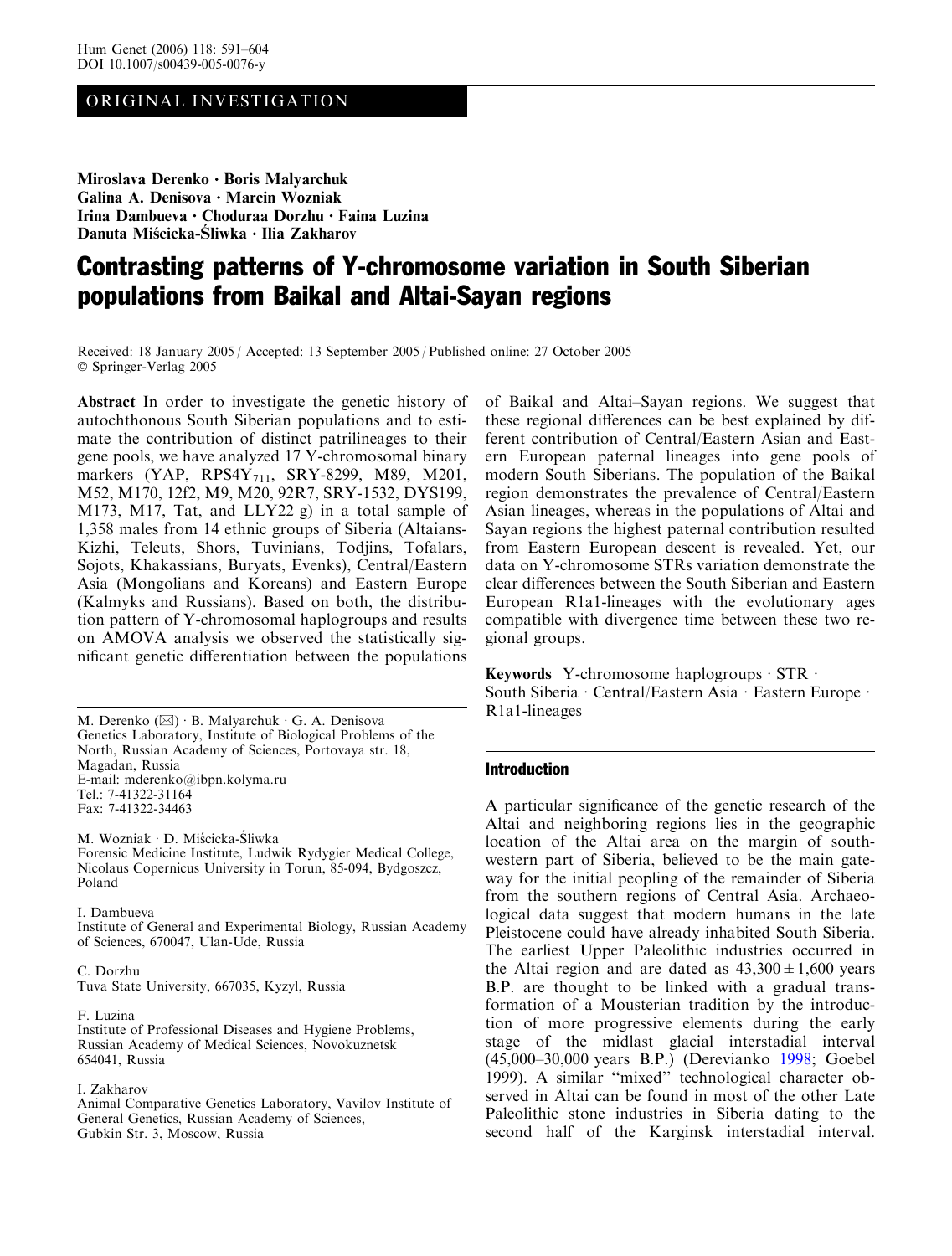Analogous combinations of both the Mousterian and Late Paleolithic elements are documented in the Transbaikal and Angara River basin regions, as well as in the upper Yenisei area (Chlachula [2001](#page-11-0)). They also have been recorded in synchronous industries in Mongolia and North China thus testifying the similar processes of the cultural development as in Siberia (Okladnikov [1981](#page-12-0); Derevianko [1998\)](#page-11-0). During the following interval, i.e., at the end of the Karginsk interstadial and in the early last glacial (Sartan) stage, more progressive Late Paleolithic cultures with an advanced technique of the prismatic core flaking reminiscent of the European traditions emerged in vast areas of Siberia: on the eastern margin of the West Siberian Lowland, in the upper Yenisei River basin, as well as in the Angara River basin (Derevianko and Zenin [1996](#page-11-0); Vasiliev et al. [1999](#page-13-0)). Such industries, however, are absent in the Altai area, indicative of complex and regionally divergent cultural evolution in different parts of Siberia (Chlachula [2001\)](#page-11-0).

Unfortunately, archaeological records alone with the lack of human skeletal remains are inconclusive about the anthropological traits, which were characteristic for the Upper Paleolithic Siberian population. East Asian features thought to have been derived from early modern East Asians exist in the tooth from the Denisova Cave in the Altai region and in human remains from the Afontova Gora II site and indicate that the East Asians had moved into southwestern Siberia by 21,000 B.P. or even earlier (Alekseev [1998\)](#page-11-0). Yet, the Upper Paleolithic artifacts from the 23,000 year-old Mal'ta site near Lake Baikal in south-central Siberia (Medvedev et al. [1996\)](#page-12-0) have been found in association with skeletal remains that bear similar morphology with contemporary anatomically modern humans teeth from Europe thus providing the evidence for links between Siberia and the West during the Upper Paleolithic. Thus, on assuming that during the Upper Paleolithic the population of South Siberia was closely related to other East Asian populations, then during the Neolithic, admixture with populations from Eastern Europe probably occurred. The prevalence of European features among steppe zone inhabitants of Tuva, Altai, Khakassia, and West Mongolia became the most significant since the Bronze Age or even earlier (Alexeev and Gohman [1984](#page-11-0); Alexeev [1989\)](#page-11-0). The boundary of the Eastern European influence is clearly fixed at Lake Baikal. To the east of Baikal no palaeoanthropological find bears any traces of European admixture (Alekseev [1998](#page-11-0)).

Thus, the considerable ethnic diversity in South Siberia was largely shaped by migration processes that had occurred since the initial colonization of the region. Historically, a complex network of migrations can be traced from Central, Eastern Asia, and Western Eurasia (Alexeev [1989](#page-11-0); Vasiliev [1993](#page-12-0); Derevianko [1998\)](#page-11-0).

Classical genetic data, covering most of the presentday aboriginal populations living in Siberia showed a high degree of between-population heterogeneity often attributed to low population densities (Rychkov and Sheremetyeva [1980;](#page-12-0) Cavalli-Sforza et al. [1994;](#page-11-0) Rychkov et al. [2000](#page-12-0)) as well as the existence of considerable correlations among geographic, linguistic, and genetic variation (Cavalli-Sforza et al. [1994](#page-11-0); Karafet et al. [1994\)](#page-12-0). Recent genetic studies of Siberian populations involving the high-resolution mitochondrial DNA (mtDNA) and Y-chromosomal markers have been focused mainly on the peopling of the Americas (Shields et al. [1993](#page-12-0); Torroni et al. [1993;](#page-12-0) Sukernik et al. [1996](#page-12-0); Starikovskaya et al. [1998;](#page-12-0) Karafet et al. [1999;](#page-12-0) Santos et al. [1999](#page-12-0); Lell et al. [2002](#page-12-0); Derenko et al. [2000;](#page-11-0) [2001](#page-12-0); Bortolini et al., [2003\)](#page-11-0), on the history of early human migrations in Eurasia (Zerjal et al. [1997;](#page-13-0) Wells et al. [2001;](#page-13-0) Derbeneva et al. [2002\)](#page-11-0), East Asia (Su et al. [1999;](#page-12-0) Ke et al. [2001](#page-12-0); Karafet et al. [2001\)](#page-12-0) or particular regions of Siberia (Schurr et al. [1999;](#page-12-0) Pakendorf et al. [2003;](#page-12-0) Derenko et al. [2003](#page-11-0); Fedorova et al. [2003](#page-12-0); Puzyrev et al. [2003\)](#page-12-0). MtDNA studies revealed that modern indigenous South Siberian populations show a complex pattern of the mtDNA structure reflecting diverse interactions that occurred at different times between eastern and western Eurasian gene pools (Derenko et al. [2001;](#page-11-0) Pakendorf et al. [2003;](#page-12-0) Derenko et al. [2003](#page-11-0); Fedorova et al. [2003;](#page-12-0) Puzyrev et al. [2003](#page-12-0)). It has also been shown that the populations of South Siberia share a common genetic substratum with the Central and East Asian populations (Derenko et al. [2002](#page-11-0); [2003](#page-12-0); Pakendorf et al. [2003](#page-12-0)), whereas ethnic groups of northeastern Siberia (Koryaks and Itel'mens) have stronger genetic affinities with eastern Siberian/East Asian populations (Schurr et al. [1999\)](#page-12-0). The Y-chromosome study of Su et al. [\(1999\)](#page-12-0) (see also Shi et al. [2005\)](#page-12-0) suggested that territories of Northern China and South Siberia was subsequently populated from mainland Southeast Asia during the last Ice Age, whereas Karafet et al. [\(2001](#page-12-0), [2002\)](#page-12-0) underscored an important role of Central Asia in the early peopling of Siberia. In general, a comprehensive survey of Ychromosome SNP markers revealed that modern aboriginal Siberian populations show the pattern of reduced haplogroup diversity within populations combined with high level of between-population differentiation and underscored the important role of directed dispersals, range expansions, and long-distance colonizations bound by common ethnic and linguistic affiliation in shaping the genetic landscape of Siberia (Karafet et al. [2002](#page-12-0)).

Although the Y-chromosome variability data cover all major North Asian regional groups, the detailed data sets for the ethnical groups living in Eastern and South Siberia are still incomplete. The present research was aimed at understanding the Y-chromosomal composition of 11 Altaic-speaking populations, occupying the broader area of Altai–Sayan and Baikal regions, and estimating the level of relative contribution of different genetic components in their paternal gene pools.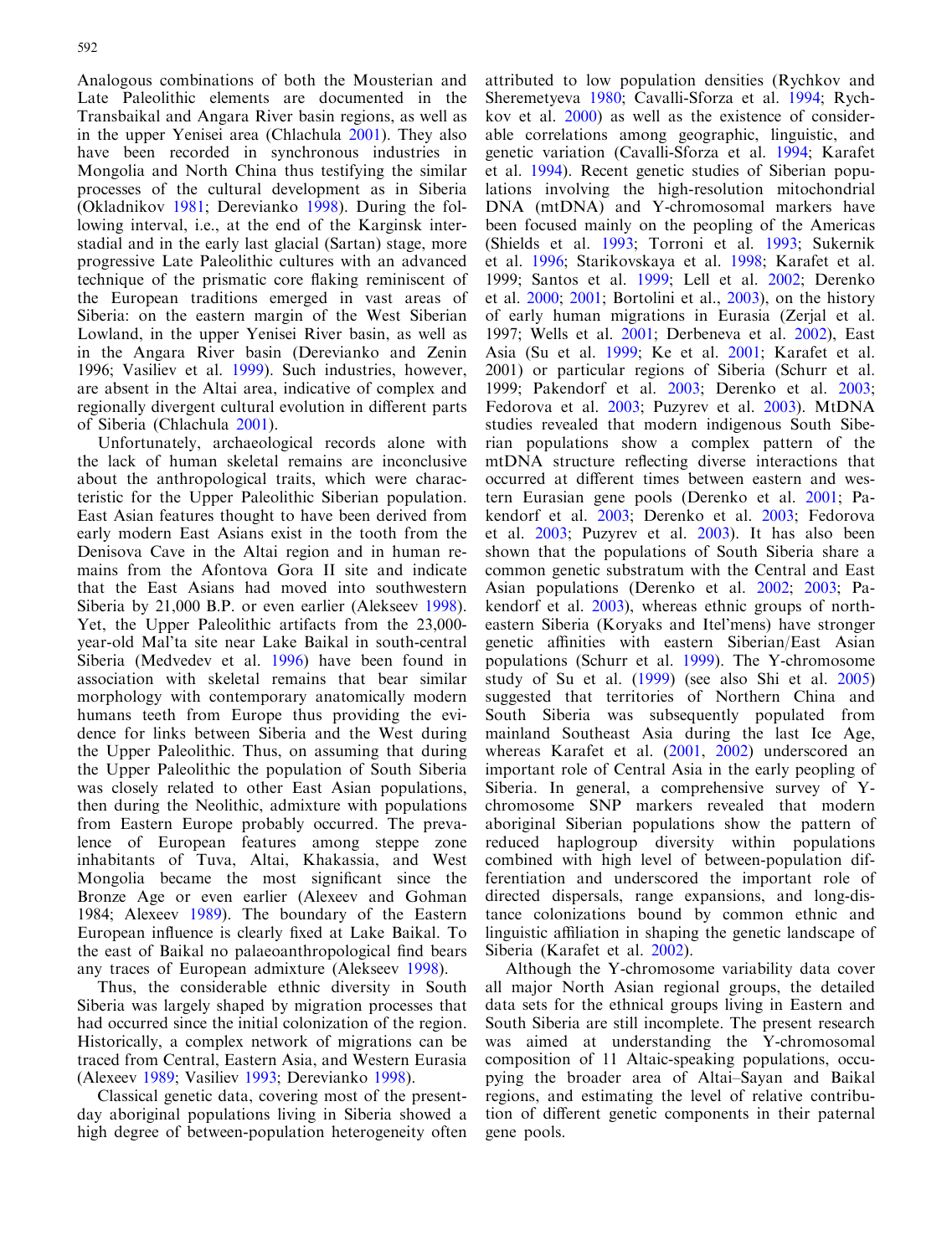## Materials and methods

Subjects

A total of 1,358 samples (whole blood and hair roots samples) from unrelated males were collected in the following ten autochthonous Siberian populations (Fig. 1): South Altaians (Altaians-Kizhi and Teleuts), Shors, Tuvinians, Eastern Tuvinians (Todjins), Tofalars, Sojots, Khakassians, Buryats and Evenks, as well as in Mongolians, Koreans and Russians additionally typed for comparative purposes. Additional sample of Mongolic-speaking Kalmyks thought to be descendants of western Mongolians (Oirats) migrated to the Caspian region in the 17th century from Central Asia, were also included in our analyses. Taking into account the considerable genetic similarity between Kalmyks and Buryats demonstrated both by classical genetic data [\(Galushkin et al.](#page-12-0) 2001) and mtDNA variability data (authors unpublished data), the Kalmyks are considered to be ''Siberians'' for all statistical analyses. All individuals were unrelated through at least three generations and originated from the areas considered for this study. All the samples were collected with appropriate ethical approval and informed consent. These samples include those previously analyzed for mtDNA variation (Derenko et al. [2003\)](#page-11-0).

#### Molecular analysis

The Y Alu-insertion polymorphism (YAP) at DYS287 and 16 SNP markers  $(RPS4Y_{711}, SRY-8299, M89,$ M201, M52, M170, 12f2, M9, M20, 92R7, SRY-1532, DYS199, M173, M17, Tat, and LLY22 g) previously reported to be polymorphic in Europe and/or Asia were typed as described (Karafet et al. [1999;](#page-12-0) [2001;](#page-12-0) Rosser et al. [2000](#page-12-0); Ke et al. [2001](#page-12-0); Zerjal et al. [2002](#page-13-0); Flores et al. [2003\)](#page-12-0) using the hierarchical typing strategy explained in Underhill et al. [\(2000](#page-12-0)) and Hammer et al. ([2001](#page-12-0)), where additional genotyping of a sample was restricted to markers on the appropriate branch of the Y-chromosome haplogroup tree. The Y-SNP haplogroup nomenclature used here is according to the recommendations of the Y Chromosome Consortium ([2002](#page-13-0)). The phylogenetic relationship of the Y-chromosome haplotypes, based on the 17 biallelic markers analyzed here, is shown in Fig. [2.](#page-3-0)

A total of 255 samples belonging to R1a1 haplogroup (134 South Siberian and 121 Russian Y-chromosomes) were also analyzed at 11 STR loci: DYS19, DYS385a/b, DYS389I, DYS389II, DYS390, DYS391, DYS392, DYS393, DYS437, DYS438, DYS439 using PowerPlex<sup>®</sup> Y System (Promega Corporation, Madison, USA), an ABI PRISM<sup>®</sup> 377 DNA Sequencer, internal size standards, and GeneScan fragment analysis software.



Fig. 1 Population sample sites. Sample sizes are given in parentheses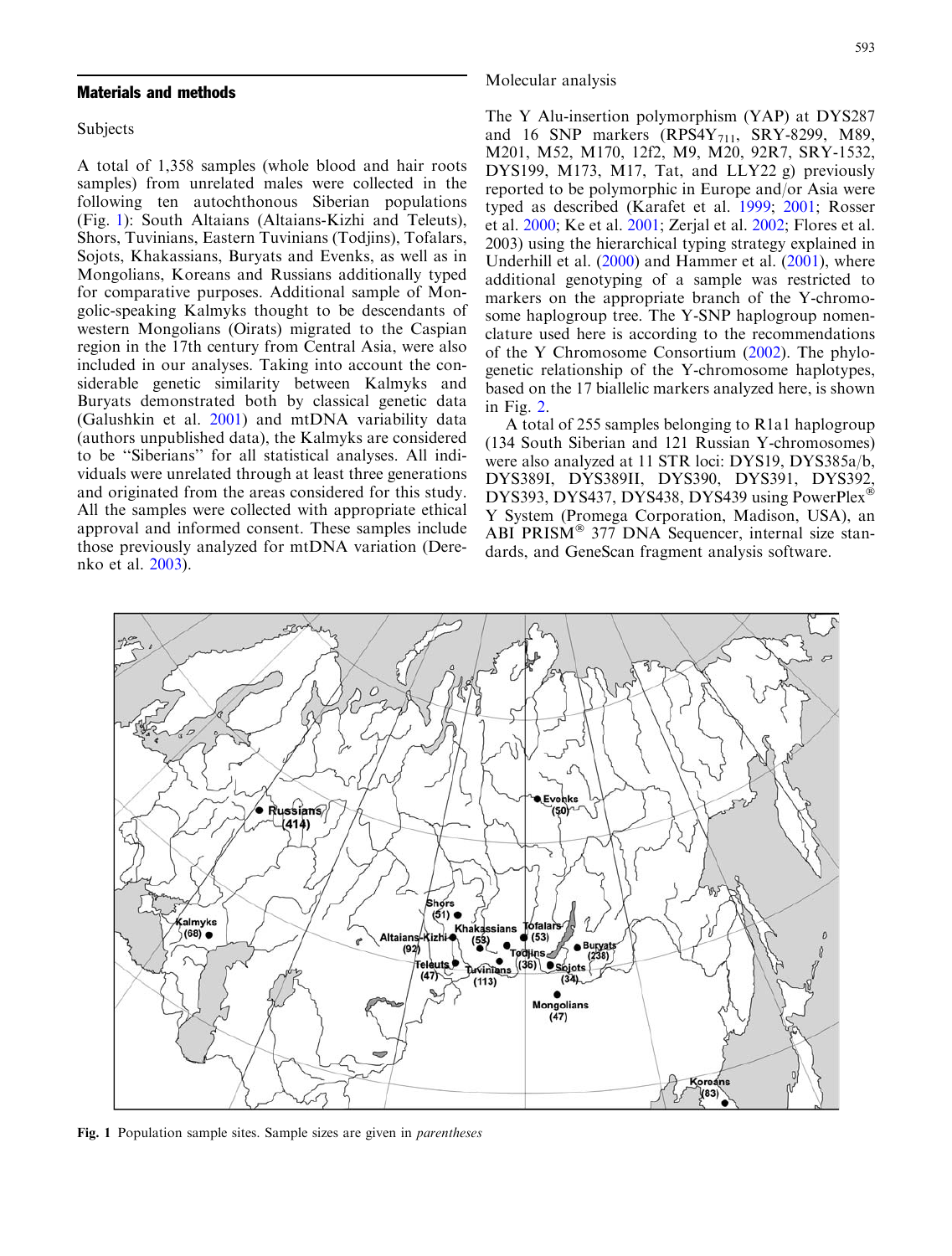<span id="page-3-0"></span>Fig. 2 Phylogenetic network of 18 Y-chromosome haplogroups potentially detected by the 17 biallelic markers shown on branches



Statistical Analysis

Haplogroup frequency distributions were inspected by an exact test of population differentiation (Raymond and Rousset [1995\)](#page-12-0) implemented in ARLEQUIN 2.000 (Schneider et al. [2000](#page-12-0)). Significance of these tests was assessed by comparison of the observed frequency distributions to 10,000 explorations of Markov Chain steps. This software was also used to estimate genetic distances (as pairwise values of  $F_{ST}$ ), genetic diversities (and their SEs), the among population variability (AMOVA), and to test for correlations between geographic and genetic distances through a Mantel test with 1,000 permutation steps. Geographical distances were drawn from the Great Circle Distance program (http://www.mercury.demon.co.uk/dist/dodist.html) by comparison of geographical coordinates. Multidimensional scaling (MDS) analysis (Kruskal [1964](#page-12-0)) of the  $F_{ST}$  values was performed with STATISTICA (Stat-Soft).

For Y-STR data, an unbiased estimate of haplotype diversity was calculated with the ARLEQUIN 2.000 program (Schneider et al. [2000](#page-12-0)). A median-joining (MJ) network among R1a1 Y-STRs haplotypes was constructed using the Network 4.1.0.9 program (Bandelt et al. [1999](#page-11-0)). Network was calculated by the medianjoining method  $(\varepsilon=0)$  (Bandelt et al. [1995\)](#page-11-0), weighting the STR loci according to the average of their variability in the haplogroup R1a1. The age of microsatellite variation within R1a1 haplogroup was estimated as the average squared difference in the number of repeats between all the current chromosomes and the founder haplotype, averaged over microsatellite loci and divided by the effective mutation rate w of 0.00069 per locus per 25 years (Zhivotovsky et al. [2004\)](#page-13-0). The upper bound for divergence time of populations (within a haplogroup) was calculated as  $T_D$  (the estimator of the time since two populations split from a common ancestor), assuming microsatellite variance in repeat number at the beginning of population subdivision (Vo) equal to zero (Zhivotovsky [2001\)](#page-13-0).

Published Y-SNP data for 89 Eastern Europeans (Udmurt and Mari) (Semino et al. [2000](#page-12-0)) and 829 Central/Eastern Asians (Kyrgyz, Dungans, Uyghurs, Kazakhs, Uzbeks, Tadjiks, Turkmens, Northern Han, Hui, Manchu, Oroqen, Mongolians, and Koreans) (Zerjal et al. [2002,](#page-13-0) Karafet et al. [2001](#page-12-0)) were also included in the analyses.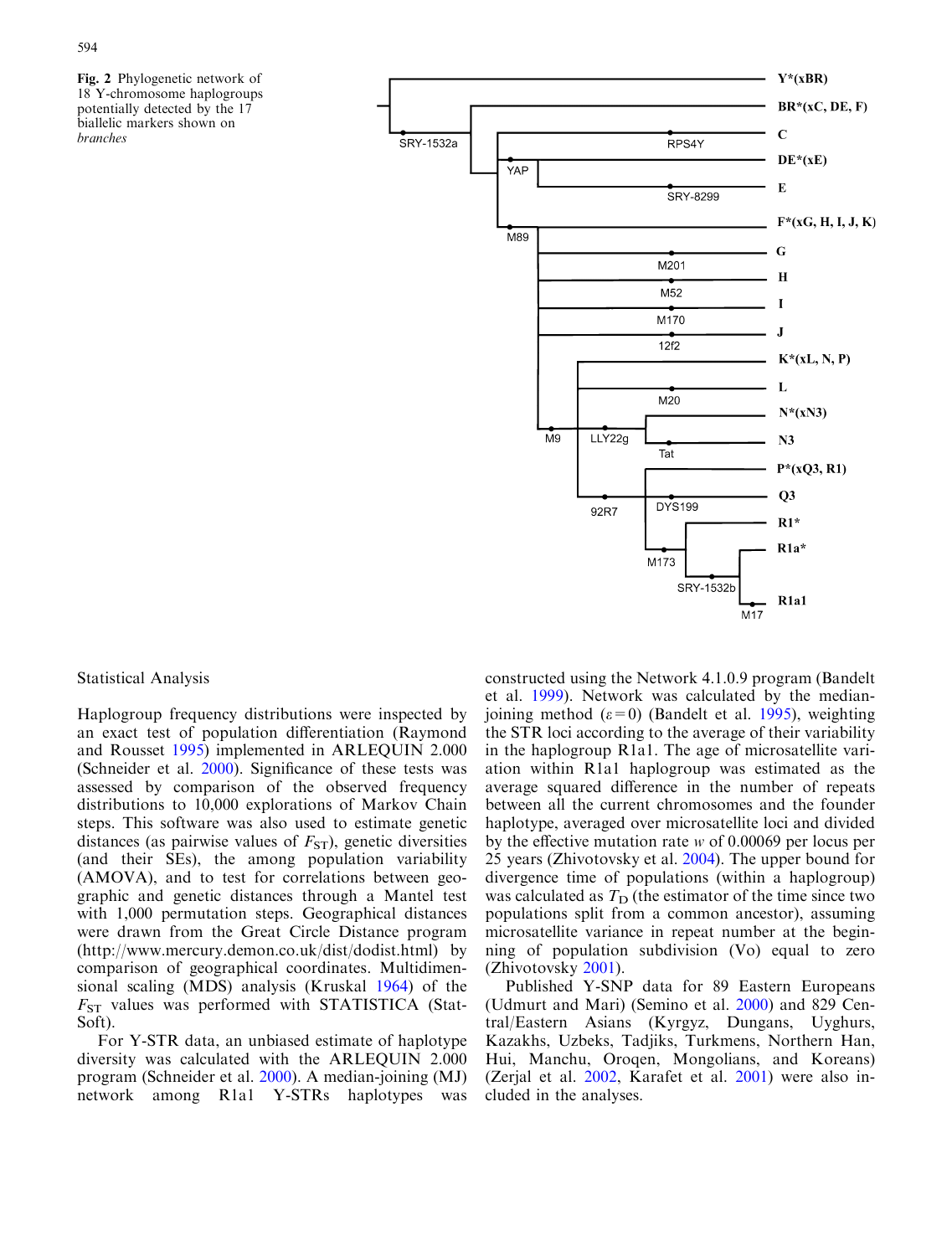| Table 1 Haplogroup distribution (no. of individuals and % values in parenthesis) and Y-chromosomal diversity in populations studied |                 |                                                                                            |                                                                                    |                                                                                                                                                      |                                                                                                     |                      |     |       |            |        |                                        |           |        |        |         |                                                        |                              |                                 |
|-------------------------------------------------------------------------------------------------------------------------------------|-----------------|--------------------------------------------------------------------------------------------|------------------------------------------------------------------------------------|------------------------------------------------------------------------------------------------------------------------------------------------------|-----------------------------------------------------------------------------------------------------|----------------------|-----|-------|------------|--------|----------------------------------------|-----------|--------|--------|---------|--------------------------------------------------------|------------------------------|---------------------------------|
| Population                                                                                                                          |                 | Ä                                                                                          | i∗<br>R                                                                            | Rlal                                                                                                                                                 | ž                                                                                                   | $\tilde{\mathbf{z}}$ | BR* | DE*   |            | *<br>∐ |                                        |           |        |        | щ       | K*                                                     |                              | diversity $\pm$ SE<br>Haplogoup |
| dtaians-Kizhi                                                                                                                       |                 | 26 (28.3)                                                                                  |                                                                                    |                                                                                                                                                      | 2(2.2)                                                                                              | (5.4)                |     | (3.3) | 12(13.0)   |        | $\begin{pmatrix} 1 \\ 2 \end{pmatrix}$ |           | (2.2)  |        |         |                                                        |                              | $0.735 \pm 0.03$                |
| Teleuts                                                                                                                             |                 |                                                                                            |                                                                                    | 38 (41.3)<br>26 (55.3)                                                                                                                               |                                                                                                     | 5(10.6)              |     |       | (8.5)      | 3(6.4) |                                        | 2(4.3)    | (2.1)  |        |         |                                                        |                              | $0.667 \pm 0.068$               |
| Chakassians                                                                                                                         |                 |                                                                                            | $\begin{array}{c} 1 \ (1.1) \\ 6 \ (12.8) \\ 4 \ (7.6) \\ 10 \ (19.6) \end{array}$ | 15(28.3)                                                                                                                                             | .5(28.3)                                                                                            | (13.2)               |     |       | (5.7)      |        |                                        | 2(3.8)    |        |        |         | (5.7)                                                  |                              | $0.819 \pm 0.029$               |
|                                                                                                                                     |                 |                                                                                            |                                                                                    | 30 (58.8)                                                                                                                                            |                                                                                                     | (2.0)                |     |       | (2.0)      | (2.0)  |                                        |           |        |        |         |                                                        |                              | $0.607 \pm 0.063$               |
| Shors<br>Todjins                                                                                                                    |                 |                                                                                            |                                                                                    | (30.6)                                                                                                                                               |                                                                                                     | $\Xi$                |     |       | (8.3)      | (2.8)  |                                        | (2.8)     |        |        | (2.8)   |                                                        |                              | $0.838 \pm 0.036$               |
|                                                                                                                                     | $\overline{34}$ |                                                                                            |                                                                                    |                                                                                                                                                      |                                                                                                     | (11.8)               |     |       | 5 (17.6)   |        | (2.9)                                  |           |        |        |         |                                                        |                              | $0.838 \pm 0.029$               |
| Sojots<br>Buryats<br>Kalmyks<br>Evenks                                                                                              | <b>238</b>      | $4 (7.6)$<br>$1 (2.0)$<br>$8 (22.2)$<br>$3 (8.8)$<br>$4 (1.7)$<br>$8 (11.8)$<br>$8 (11.8)$ |                                                                                    | $\begin{array}{l} 8 & (23.5) \\ 5 & (2.1) \\ 5 & (5.9) \\ 4 & (5.9) \\ 7 & (14.5) \\ 1 & (12.5) \\ 2 & (17.7) \\ 1 & (2.1) \\ 1 & (2.1) \end{array}$ | 7 (13.7)<br>1 (2.8)<br>1 (2.8)<br>3 (3.8)<br>3 (13.0)<br>2 (34.4)<br>1 (34.4)<br>1 (4.2)<br>1 (6.4) | (18.9)               |     |       | (52(63.9)) | 4(1.7) | (0.4)                                  | (0.4)     |        |        |         | $(13.9)$<br>$(26.5)$<br>$(26.5)$<br>$(3.8)$<br>$(4.4)$ |                              | $0.550 \pm 0.033$               |
|                                                                                                                                     |                 |                                                                                            |                                                                                    |                                                                                                                                                      |                                                                                                     |                      |     |       | 48 (70.6)  |        |                                        |           |        |        |         |                                                        | $\left( \frac{5}{2} \right)$ | $0.488 \pm 0.07$                |
|                                                                                                                                     |                 |                                                                                            |                                                                                    |                                                                                                                                                      |                                                                                                     | 8 (16.0)             |     |       | 20 (40.0)  | 2(4.0) |                                        | (2.0)     |        |        |         |                                                        |                              | $0.772 \pm 0.04$                |
| <b>Fofalars</b>                                                                                                                     |                 | (3.1)                                                                                      |                                                                                    |                                                                                                                                                      |                                                                                                     | 8(25.0)              |     |       | 2(6.3)     |        |                                        | (3.1)     |        |        |         | (3.1)                                                  |                              | $0.807 \pm 0.043$               |
| arvinians                                                                                                                           |                 | 40(35.4)                                                                                   |                                                                                    |                                                                                                                                                      |                                                                                                     | (9.7)                |     |       | 8 (7.1)    | (3.5)  | (0.9)                                  | (0.9)     |        |        | (6.9)   | (6.8.9)                                                |                              | $0.807 \pm 0.022$               |
| Mongolians                                                                                                                          |                 | (4.3)                                                                                      |                                                                                    |                                                                                                                                                      |                                                                                                     | (2.1)                |     |       | 27 (57.4)  |        |                                        | (2.1)     |        |        |         | 10(21.3)                                               |                              | $0.629 \pm 0.06$                |
| Koreans                                                                                                                             |                 |                                                                                            |                                                                                    |                                                                                                                                                      |                                                                                                     |                      |     |       | 10(12.0)   |        |                                        |           |        |        |         | 72 (86.7)                                              |                              | $0.236 \pm 0.057$               |
| Russians                                                                                                                            | $\frac{4}{14}$  | (2.2)                                                                                      | 28(6.8)                                                                            | 200(48.3)                                                                                                                                            | 1(0.2)                                                                                              | 58 (14.0) 1 (0.2)    |     |       | (0.2)      | (2.2)  | 5(1.2)                                 | 66 (15.9) | 6(1.5) | 4(1.0) | 19(4.6) | $\binom{7}{1}$                                         |                              | $0.715 \pm 0.019$               |
|                                                                                                                                     |                 |                                                                                            |                                                                                    |                                                                                                                                                      |                                                                                                     |                      |     |       |            |        |                                        |           |        |        |         |                                                        |                              |                                 |

# Results and discussion

## Haplogroup distribution

Fifteen different haplogroups of the 18 possible (Fig. [2](#page-3-0)) were found in Siberia (Table 1). The most frequent haplogroups, present at frequencies greater than  $10\%$ across South Siberia, were C, R1a1, N3, and P\*. Haplogroups C and R1a1 were common in all populations. The highest frequencies of haplogroup C were present in Mongolic-speaking Buryats (63.9%), Kalmyks (70.6%), and Mongolians (57.4%) as well as in Tungus-speaking Evenks (40%). In other Siberian populations it was found at low or moderate frequencies (up to 17.6%). The Shors and Teleuts had the highest frequency of haplogroup R1a1 (58.8% and 55.3%, respectively), and this haplogroup generally was more frequent in populations from Altai and eastern Sayan region than in the adjacent areas, although it is rather high in Sojots (23.5%) from Baikal region and Evenks (14.0%) from Central Siberia. Haplogroup R1a1, which is common in Central and Eastern Europe as well as in some populations of Western and Central Asia, is prevalent also in the Russian sample studied  $(48.3\%)$ . Haplogroup  $P^*$  was present in the majority of Siberian samples, except for the Evenks and Teleuts, reaching its highest frequency in Tuvinians (35.4%). The Teleuts, in turn, together with Shors and Tofalars had a high frequency of haplogroup R1\* (12.8, 19.6, and 12.5%, respectively), which was found in other Siberian populations at low frequencies (up to 7.6%). Haplogroups N3 and N\*, widespread in Siberia (Ka[rafet et al.](#page-12-0) 1999; [2002](#page-12-0); Derenko et al. [2002](#page-11-0)) and northern Eurasia (Zerjal et al. [1997\)](#page-13-0) and rarely observed in Central Asia (Zerjal et a. [2002](#page-13-0)), were also frequent in South Siberian populations studied here. Haplogroup N3, present at its highest frequency in Tofalars (25%) and Buryats (18.9%), was quite frequent in all other Siberian populations (with the exception of Kalmyks) as well as in the Russians  $(14.0\%)$  studied. Haplogroup N\* chromosomes were present in 8.5% of the Siberian samples reaching the highest frequencies in Khakassians (28.3%) and Tofalars (34.4%). It was quite frequent also in Evenks (18%), Tuvinians (14.2%) and Shors (13.7%). With the exception of haplogroup K\* (with an overall frequency of 6.4%) all of the remaining haplogroups were present at frequencies of less than 2% in Siberia. In general, the haplogroup diversity in Siberia (average value is 0.82) is significantly higher than that in Eastern Europe (average value is 0.74;  $P=0.0001$ ) and in Central Eastern Asia (average value is 0.79;  $P = 0.034$ ).

It should be noted that Y-chromosome haplogroup frequency distribution in 81 Buryats studied by Karafet et al. ([2001](#page-12-0)) coincide perfectly with our sample. Two data sets differ only in frequency of haplogroup N3, which accounts for 18.9% chromosomes in our sample versus 28.4% in Buryats from Karafet et al. ([2001\)](#page-12-0).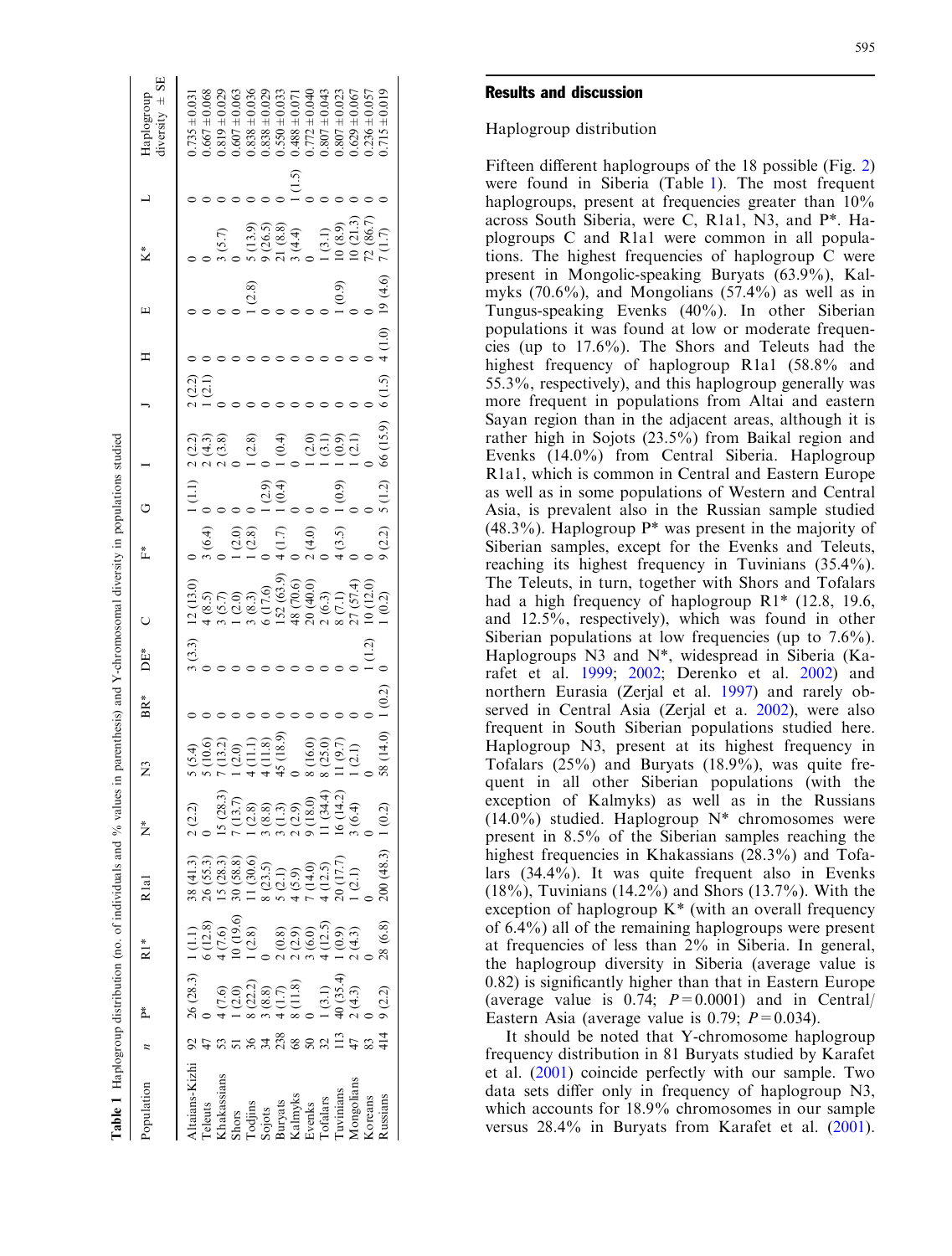**Table 2**  $F_{ST}$  distances (below diagonal) and exact probability values of differentiation (above diagonal) between populations studied

|    |                |                | $\overline{c}$ | 3     | 4     | 5                        | 6     |                          | 8                        | 9     | 10                       |       | 12                       | 13    | 14                       |
|----|----------------|----------------|----------------|-------|-------|--------------------------|-------|--------------------------|--------------------------|-------|--------------------------|-------|--------------------------|-------|--------------------------|
|    | Altaians-Kizhi | $\overline{a}$ | 0.000          | 0.000 | 0.000 | 0.005                    | 0.000 | 0.000                    | 0.000                    | 0.000 | 0.000                    | 0.000 | 0.000                    | 0.000 | 0.000                    |
| 2  | Teleuts        | 0.066          |                | 0.000 | 0.021 | 0.000                    | 0.000 | 0.000                    | 0.000                    | 0.000 | 0.000                    | 0.000 | 0.000                    | 0.000 | 0.001                    |
| 3  | Khakassians    | 0.076          | 0.086          | -     | 0.000 | 0.041                    | 0.013 | 0.000                    | 0.000                    | 0.000 | 0.652                    | 0.000 | 0.000                    | 0.000 | 0.000                    |
| 4  | <b>Shors</b>   | 0.094          | 0.012          | 0.080 |       | 0.000                    | 0.000 | 0.000                    | 0.000                    | 0.000 | 0.000                    | 0.000 | 0.000                    | 0.000 | 0.000                    |
| 5  | Todjins        | 0.009          | 0.067          | 0.035 | 0.103 | $\overline{\phantom{a}}$ | 0.428 | 0.000                    | 0.000                    | 0.000 | 0.000                    | 0.197 | 0.000                    | 0.000 | 0.000                    |
| 6  | Sojots         | 0.074          | 0.109          | 0.039 | 0.147 | 0.004                    |       | 0.000                    | 0.000                    | 0.000 | 0.001                    | 0.013 | 0.007                    | 0.000 | 0.000                    |
|    | <b>Buryats</b> | 0.295          | 0.349          | 0.287 | 0.410 | 0.265                    | 0.198 | $\overline{\phantom{0}}$ | 0.000                    | 0.000 | 0.000                    | 0.000 | 0.005                    | 0.000 | 0.000                    |
| 8  | Kalmyks        | 0.344          | 0.379          | 0.328 | 0.421 | 0.306                    | 0.333 | 0.463                    | $\overline{\phantom{0}}$ | 0.000 | 0.000                    | 0.000 | 0.000                    | 0.000 | 0.000                    |
| 9  | Evenks         | 0.141          | 0.163          | 0.075 | 0.207 | 0.104                    | 0.067 | 0.077                    | 0.350                    |       | 0.002                    | 0.000 | 0.000                    | 0.000 | 0.000                    |
| 10 | Tofalars       | 0.155          | 0.168          | 0.004 | 0.173 | 0.090                    | 0.075 | 0.281                    | 0.359                    | 0.069 | $\overline{\phantom{0}}$ | 0.000 | 0.000                    | 0.000 | 0.000                    |
| 11 | Tuvinians      | 0.047          | 0.159          | 0.557 | 0.173 | 0.013                    | 0.053 | 0.274                    | 0.279                    | 0.125 | 0.089                    |       | 0.000                    | 0.000 | 0.000                    |
| 12 | Mongolians     | 0.238          | 0.304          | 0.213 | 0.355 | 0.189                    | 0.115 | 0.033                    | 0.437                    | 0.065 | 0.225                    | 0.202 | $\overline{\phantom{0}}$ | 0.000 | 0.000                    |
| 13 | Koreans        | 0.500          | 0.580          | 0.476 | 0.606 | 0.448                    | 0.348 | 0.491                    | 0.632                    | 0.508 | 0.534                    | 0.410 | 0.456                    | -     | 0.000                    |
| 14 | Russians       | 0.073          | 0.013          | 0.081 | 0.050 | 0.060                    | 0.108 | 0.332                    | 0.338                    | 0.179 | 0.152                    | 0.148 | 0.299                    | 0.444 | $\overline{\phantom{a}}$ |

 $P > 0.05$  in bold

The similar frequency distribution is observed also between our Evenks and Evenks from Yenisei region studied by Lell et al. [\(2002\)](#page-12-0), whereas a small sample of Okhotsk Evenks from Lell et al. ([2002](#page-12-0)) and Evenks from Karafet et al. [\(2001\)](#page-12-0) differ significantly from our sample in frequencies of haplogroups R1a1 and N\*. A similar case of even more significant frequency differences within the same ethnic group occur between our Tofalars and the 19 Tofalars studied by Lell et al. ([2002\)](#page-12-0). Both samples have the same (highest in Siberia) frequency of haplogroup  $N^*$  (34.4 and 36.8%, respectively), whereas the frequency of haplogroup N3 in Tofalars from Lell et al. [\(2002](#page-12-0)) exceed significantly the same value for Tofalars studied here (47.4 and 25%, respectively). Moreover, haplogroups R1\* and R1a1 were revealed in our sample with the same frequency of 12.5%, whereas only haplogroup R1a1 with a low frequency (5.3%) was found in Tofalars studied by Lell et al. ([2002](#page-12-0)). There are also some differences in haplogroup distribution pattern observed between two Tuvinian samples. A lower frequencies of haplogroups N3  $(9.7 \text{ vs. } 17.5\%)$ , C (7.1 vs. 30%) and N<sup>\*</sup> (14.2 vs. 27.5%) as well as the higher frequencies of haplogroups P\* (35.4 vs. 15%) and R1a1 (17.7 vs. 7.5%) distinguished our 113 Tuvinians from 40 Tuvinians studied by Lell et al. ([2002\)](#page-12-0). Such frequency differences observed between samples from the same ethnic group could be best explained by inadequate sample sizes (in some cases) or within-population structure.

## Population structure and affinities

Haplogroup distribution in populations studied is heterogeneous ( $P=0.000$ ) and only few pairwise comparisons (3%) were insignificant (Table 2). Pairwise values of  $F_{ST}$  showed that, in some cases, neighboring populations were significantly different, whereas in other cases, geographically distant populations had nonsignificant pairwise  $F_{ST}$  values. To extend this observation,

we tested for correlations between genetic and geographical distances. A matrix of pairwise  $F_{ST}$  values was compared with the same matrix made of pairwise geographical distances, and correlation was highly significant ( $r=0.77$ ; Mantel test:  $P=0.005$ ), indicating that, in the South Siberia region, genetic distances are related to geographical distances, as is observed in other cases [\(Karafet et al.](#page-12-0) 2001).

The population structure of Siberian Y-chromosomes was investigated by the AMOVA procedure (Excoffier et al. [1992](#page-12-0)). AMOVA showed that a considerable amount (22.1%,  $P=0.000$ ) of the total variance was attributed to differences between populations. This value is higher than that of Eastern European populations  $(13.8\%, P=0.000)$ , but a slightly lower than value obtained for the 12 Eastern/Central Asian populations  $(24.7\%, P=0.000)$ . When AMOVA was calculated between populations pooled by geographical areas (Table [3\), the lowest, although significant level of vari](#page-6-0)[ation was observed in Central/Eastern Asian–South](#page-6-0) [Siberian comparison. This indicates that Siberian pop](#page-6-0)[ulations studied here have greater differences from](#page-6-0) [Eastern Europeans than from Central/Eastern Asians.](#page-6-0) [Nevertheless, the percentage of variance between the](#page-6-0) [South Siberians and Eastern Europeans is lower than](#page-6-0) [the percentage between the Eastern Europeans and](#page-6-0) [Central/Eastern Asians, showing some Eastern Euro](#page-6-0)[pean paternal influence on Siberian populations. Look](#page-6-0)[ing at each population, all are significantly different both](#page-6-0) [from Eastern European and Central/Eastern Asian](#page-6-0) [pools. The only exception is Sojots, which are signifi](#page-6-0)[cantly different only from the Eastern Europeans \(Ta](#page-6-0)[ble](#page-6-0) 3).

Pairwise values of  $F_{ST}$  were also used to perform a MDS analysis. A good fit between the two-dimension plot and the source data (pairwise values of  $F_{ST}$ ) were obtained, demonstrated by the low stress value obtained (0.014). Central/Eastern Asian and Eastern European populations constituted two different clusters. Central/Eastern Asian populations together with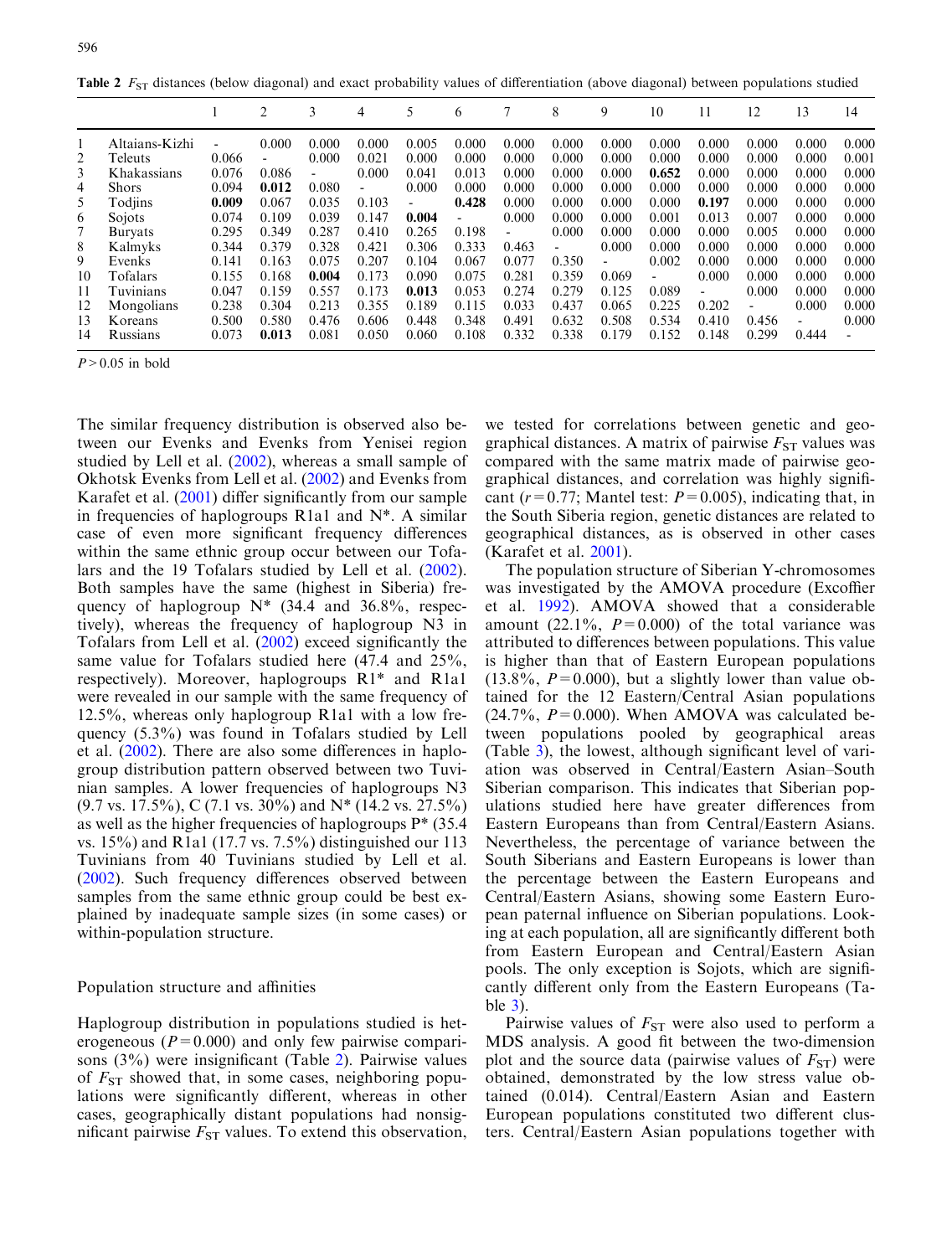<span id="page-6-0"></span>Table 3 Percentage of variation among different geographical areas resulting from the AMOVA analysis

|                | Central/Eastern Asia | Eastern Europe |
|----------------|----------------------|----------------|
| Altaians-Kizhi | 0.145                | 0.074          |
| <b>Teleuts</b> | 0.182                | 0.020          |
| Khakassians    | 0.124                | 0.069          |
| <b>Shors</b>   | 0.216                | 0.062          |
| Todjins        | 0.078                | 0.053          |
| Sojots         | 0.017                | 0.089          |
| <b>Buryats</b> | 0.128                | 0.309          |
| Kalmyks        | 0.302                | 0.325          |
| Evenks         | 0.088                | 0.135          |
| Tofalars       | 0.150                | 0.126          |
| Tuvinians      | 0.119                | 0.134          |
| Eastern Europe | 0.177                |                |
| South Siberia  | 0.056                | 0.110          |
|                |                      |                |

 $P > 0.05$  in bold

Evenks occupy a position close to a loose cluster formed by five of 11 Siberian populations, namely Tuvinians, Todjins, Khakassians, Sojots, and Tofalars. Eastern Europeans together with two groups of South Altaians (Altaians-Kizhi and Teleuts) and Shors formed a separate cluster in a lower part of the plot. The Mongolic-speaking Buryats and Kalmyks clustered together as extreme outliers, though they occupied a position more close to the Central Asians than to the Eastern Europeans (Fig. 3). Finally, it is obvious that the first dimension clearly separates Buryats and Kalmyks from all other populations, whereas the second dimension shows a clustering of Eastern Europeans and three Altai region populations clearly separated from a clustering of Central/Eastern Asians and all other Siberian groups.

STR diversity of Y-chromosome haplogroup R1a1

The Y-chromosome data obtained suggest that the populations of Altai region appear to be heterogeneous due to a different contribution of some male lineages, such as  $P^*$  and R1-derivates (R1 $*$  and R1a1). Haplogroup P\*, corresponding to the ancestral M45-lineage, has been suggested to have originated in the Central Asian populations and spread to South Siberia together with the appearance of anatomically modern humans (Wells et al. [2001](#page-13-0)). It is noteworthy that the haplogroup P\* reaches higher frequencies in South Siberia than in Central Asia, being especially high in the Tuvinians and the Tuvinians-Todjins (35.4 and 22.2%, respectively) as well as in Altaians-Kizhi (28.3%). Three other Altai-Sayan populations, Shors, Teleuts, and Tofalars, demonstrate the highest (in Siberia) impact of most ancient Upper Paleolithic M173-lineages (R1\* haplogroup) which is thought to originate also in Central Asia from where they dispersed westward into Europe (Semino et al. [2000](#page-12-0); Wells et al. [2001\)](#page-13-0). Moreover, both Teleuts and Shors exhibit the highest frequencies of haplogroup R1a1, which represents one of the most common male components of Altai–Sayan region populations. It looks like that R1a1-lineages probably originated in South Russia/Ukraine region around 5,000 years ago and associated with further Indo-European movements into Central Asia (Semino et al. [2000](#page-12-0); Wells et al. [2001\)](#page-13-0) are responsible for the high genetic similarity revealed between populations of Altaians-Kizhi, Teleuts, Shors, and Eastern Europeans. Yet, our data on Y-chromosome STRs variation (Table 4, Fig. [4\) demonstrate the](#page-10-0) [clear differences between South Siberian and Eastern](#page-10-0) [European \(Russian\) R1a1-lineages, which can be best](#page-10-0)



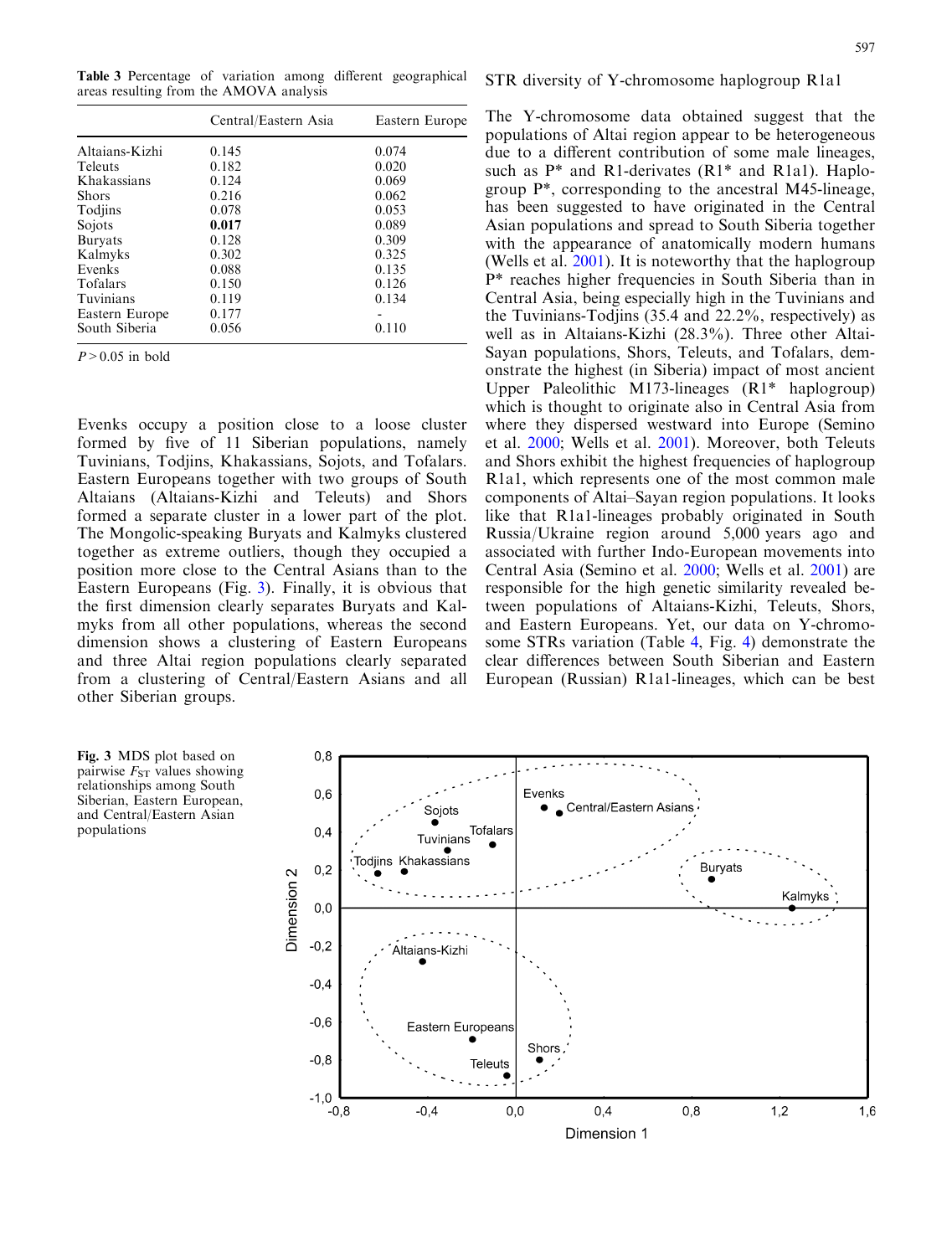| Haplotype                                                                                                                                                                                                                                                                                                                                                                                                                                                   |                                                                      | No. of repeats at locus |                                                                             |             |                          |                |                              |            |                                      |                |                             |                                                      | Populations <sup>a</sup>           |            |                 |                                                                      |                                |                           |                                                 |                           |                               |                                     | Rus(121)   |
|-------------------------------------------------------------------------------------------------------------------------------------------------------------------------------------------------------------------------------------------------------------------------------------------------------------------------------------------------------------------------------------------------------------------------------------------------------------|----------------------------------------------------------------------|-------------------------|-----------------------------------------------------------------------------|-------------|--------------------------|----------------|------------------------------|------------|--------------------------------------|----------------|-----------------------------|------------------------------------------------------|------------------------------------|------------|-----------------|----------------------------------------------------------------------|--------------------------------|---------------------------|-------------------------------------------------|---------------------------|-------------------------------|-------------------------------------|------------|
|                                                                                                                                                                                                                                                                                                                                                                                                                                                             | <b>DYS</b><br>$\overline{19}$                                        | $_{385a}$               | DYS<br>385b                                                                 | DYS<br>389I | DYS<br>389II             | $rac{50}{390}$ | S<br>δR                      | DYS<br>392 | $rac{5}{3}$                          | $_{437}^{DYS}$ | $_{438}^{\rm DY}$           | DYS<br>439                                           | $\Gamma$ <sup>5</sup>              | $E \oplus$ | $\overline{53}$ | E(8)                                                                 | $\check{\mathbb{E}}\mathbb{X}$ | $\overline{\mathbf{5}}$   | $\frac{45}{3}$<br>$\overline{P}$ $\overline{O}$ | $H\odot$                  | $\overline{a}$ $\overline{c}$ | $\frac{\text{Sib}}{\text{(total)}}$ |            |
|                                                                                                                                                                                                                                                                                                                                                                                                                                                             | ७                                                                    |                         | S                                                                           |             | $\overline{\phantom{0}}$ |                |                              |            |                                      | 프              |                             | $\circ$ $\circ$ $\circ$                              |                                    |            |                 | $\circ$<br>$\circ$<br>$\circ$                                        | $\circ \circ \circ \circ$      | $\circ \circ \circ \circ$ | $\circ\circ\circ\circ\circ$                     | $\circ \circ \circ \circ$ |                               |                                     | $\circ$    |
| $\sim$                                                                                                                                                                                                                                                                                                                                                                                                                                                      | 5<br>5<br>5                                                          |                         | <b>555</b>                                                                  |             | $\sigma$ $\sigma$        |                | HHESQEQQHHESEHRHASEESSEHHSHH |            |                                      | 4              |                             |                                                      |                                    |            |                 | $\circ$ $\circ$                                                      |                                |                           |                                                 |                           |                               |                                     | $\circ$    |
|                                                                                                                                                                                                                                                                                                                                                                                                                                                             | ص                                                                    |                         |                                                                             |             | $\tilde{ }$              |                |                              |            |                                      | 4              |                             | $\mathbf{e}$                                         |                                    |            |                 |                                                                      |                                |                           |                                                 |                           |                               |                                     |            |
|                                                                                                                                                                                                                                                                                                                                                                                                                                                             |                                                                      |                         | $\overline{5}$                                                              |             |                          |                |                              |            | $\overline{4}$                       | 4              |                             |                                                      |                                    |            | $\circ$         | $\circ$                                                              | $\circ$                        | $\circ$                   |                                                 | $\circ$                   |                               |                                     |            |
| $\circ$ $\sim$                                                                                                                                                                                                                                                                                                                                                                                                                                              | $\sigma \sim \sigma$                                                 |                         | $\overline{c}$                                                              |             |                          |                |                              |            | $\sim$                               | ᅿ              | $\overline{\mathcal{C}}$    | ೕ                                                    | ⊝                                  |            |                 |                                                                      |                                | $\bigcap$                 | $\circ$ $\circ$                                 | $\circ$                   |                               |                                     |            |
| $\infty$                                                                                                                                                                                                                                                                                                                                                                                                                                                    | $\circ$                                                              |                         | 코<br>$\overline{4}$                                                         |             | 2222                     |                |                              |            | $\mathfrak{c}$<br>w                  | ᡪ<br>↴         |                             | $\circ$                                              | $\circ$                            |            |                 | ⊂                                                                    | $\supset$                      |                           | $\circ$                                         | $\circ$                   |                               |                                     |            |
|                                                                                                                                                                                                                                                                                                                                                                                                                                                             |                                                                      |                         |                                                                             |             |                          |                |                              |            | $\tilde{\phantom{a}}$                | 4              |                             | $\overline{\phantom{0}}$                             |                                    |            |                 | $\bigcirc$                                                           | $\bigcirc$                     | $\overline{\phantom{1}}$  | $\circ$                                         |                           |                               |                                     |            |
| $\supseteq$                                                                                                                                                                                                                                                                                                                                                                                                                                                 | $\sim 4$                                                             |                         | <b>MADALANA MARY 21</b>                                                     |             | $\overline{C}$           |                |                              |            | $\tilde{ }$                          | 4              |                             |                                                      |                                    |            |                 |                                                                      |                                |                           | $\overline{\phantom{1}}$                        |                           |                               |                                     |            |
|                                                                                                                                                                                                                                                                                                                                                                                                                                                             |                                                                      | $\sim$                  |                                                                             |             | $\overline{C}$           |                |                              |            |                                      | ↴              |                             | $\circ$ $\circ$ $\circ$                              |                                    |            |                 |                                                                      |                                |                           | $\overline{\phantom{1}}$                        |                           |                               |                                     |            |
|                                                                                                                                                                                                                                                                                                                                                                                                                                                             |                                                                      |                         |                                                                             |             |                          |                |                              |            | $\mathfrak{c}$<br>ొ                  | 4<br>4         |                             | $\circ$                                              |                                    |            |                 | $\bigcirc$                                                           |                                |                           |                                                 |                           |                               | ≘                                   |            |
|                                                                                                                                                                                                                                                                                                                                                                                                                                                             |                                                                      | Ξ                       |                                                                             |             |                          |                |                              |            | S                                    | 4              |                             | $\mathbf{C}$                                         |                                    |            |                 |                                                                      |                                | $\blacksquare$            |                                                 |                           |                               |                                     |            |
|                                                                                                                                                                                                                                                                                                                                                                                                                                                             |                                                                      |                         |                                                                             |             |                          |                |                              |            |                                      | 4              |                             | ⊣                                                    |                                    |            |                 | ⊝                                                                    |                                | ⌒                         |                                                 |                           |                               |                                     |            |
|                                                                                                                                                                                                                                                                                                                                                                                                                                                             |                                                                      | $\approx$ $\approx$     |                                                                             |             |                          |                |                              |            | $\epsilon$                           | 4              |                             |                                                      |                                    |            |                 | $\circ$                                                              |                                | $\overline{\phantom{0}}$  | ⌒                                               | $\overline{\phantom{1}}$  |                               |                                     |            |
|                                                                                                                                                                                                                                                                                                                                                                                                                                                             |                                                                      | $\equiv$                |                                                                             |             |                          |                |                              |            | $\tilde{\phantom{a}}$                | 4              |                             | 999                                                  |                                    |            |                 | $\bigcirc$                                                           | $\bigcirc$                     | $\circ$                   | $\circ$                                         | $\circ$                   |                               |                                     |            |
|                                                                                                                                                                                                                                                                                                                                                                                                                                                             |                                                                      | $\equiv$                |                                                                             |             |                          |                |                              |            | Ĵ<br>$\mathfrak{c}$                  | 4              |                             | $\circ$                                              |                                    |            |                 | $\bigcirc$<br>ᅌ                                                      | $\circ$                        | $\circ$<br>$\bigcap$      | $\circ$                                         | $\circ$<br>$\circ$        |                               |                                     |            |
|                                                                                                                                                                                                                                                                                                                                                                                                                                                             |                                                                      | $\simeq$ $\simeq$       |                                                                             |             |                          |                |                              |            | $\omega$                             | 4<br>4         |                             | −                                                    |                                    |            |                 |                                                                      |                                | $\bullet$                 | $\circ$ $\circ$                                 | $\bullet$                 |                               |                                     |            |
|                                                                                                                                                                                                                                                                                                                                                                                                                                                             |                                                                      |                         |                                                                             |             |                          |                |                              |            | نی                                   | 4              |                             | $\mathbf{e}$                                         |                                    |            |                 | ≘                                                                    |                                | $\bullet$                 | $\epsilon$                                      | $\overline{\phantom{0}}$  |                               |                                     |            |
|                                                                                                                                                                                                                                                                                                                                                                                                                                                             |                                                                      |                         |                                                                             |             |                          |                |                              |            | w                                    | 4              |                             | $\circ$                                              |                                    |            |                 | ⊂<br>⊂                                                               |                                | $\overline{\phantom{0}}$  |                                                 | $\circ$                   |                               |                                     |            |
|                                                                                                                                                                                                                                                                                                                                                                                                                                                             |                                                                      |                         |                                                                             |             |                          |                |                              |            | $\omega$ $\omega$                    | 4              |                             | $\overline{\phantom{0}}$                             |                                    |            |                 | ⌒                                                                    |                                |                           | $\circ$ $\circ$                                 | $\bigcap$                 |                               |                                     |            |
|                                                                                                                                                                                                                                                                                                                                                                                                                                                             |                                                                      |                         |                                                                             |             |                          |                |                              |            |                                      | ᅕ              |                             | ≘                                                    |                                    |            |                 |                                                                      |                                |                           |                                                 | $\blacksquare$            |                               |                                     |            |
|                                                                                                                                                                                                                                                                                                                                                                                                                                                             |                                                                      |                         |                                                                             |             |                          |                |                              |            | $\tilde{\epsilon}$<br>బ              | 4<br>4         |                             | $\circ$<br>$\mathbf{e}$                              |                                    |            |                 | ⊂<br>$\Rightarrow$<br>≘                                              |                                | $\circ$<br>$\bullet$      | $\circ$<br>$\bullet$                            | $\circ$                   |                               |                                     | ص          |
|                                                                                                                                                                                                                                                                                                                                                                                                                                                             |                                                                      |                         |                                                                             |             |                          |                |                              |            |                                      | 4              |                             | ▀                                                    |                                    |            |                 | ⌒<br>$\bigcirc$                                                      | $\circ$                        |                           |                                                 |                           |                               |                                     | ⌒          |
|                                                                                                                                                                                                                                                                                                                                                                                                                                                             |                                                                      |                         |                                                                             |             |                          |                |                              |            | $\omega$ $\omega$                    | 4              |                             | $\overline{\phantom{0}}$                             |                                    |            |                 | $\circ$                                                              | $\bigcirc$                     | 00N                       | $\circ$ $\circ$                                 | $\circ$ $\circ$           |                               |                                     |            |
|                                                                                                                                                                                                                                                                                                                                                                                                                                                             |                                                                      |                         | <b>MANAZZA MANAZZA</b>                                                      |             |                          |                |                              |            | $\omega$                             | 4              |                             | $\equiv$                                             | ⊂                                  | $\supset$  |                 | $\bigcirc$<br>$\bigcirc$<br>$\bigcirc$                               | $\bigcirc$                     |                           | $\circ$                                         | $\circ$<br>$\circ$        |                               |                                     | $\bigcirc$ |
|                                                                                                                                                                                                                                                                                                                                                                                                                                                             |                                                                      |                         |                                                                             |             |                          |                |                              |            | $\tilde{\phantom{a}}$                | 4<br>4         |                             | $\subseteq$<br>$\equiv$                              |                                    |            | ⌒               | $\bigcirc$<br>$\bigcirc$<br>$\bigcirc$                               | $\bigcirc$<br>$\bigcirc$       | $\overline{ }$<br>$\sim$  | $\sim$<br>$\circ$                               | $\bigcap$                 |                               |                                     |            |
|                                                                                                                                                                                                                                                                                                                                                                                                                                                             |                                                                      |                         |                                                                             |             |                          |                |                              |            | $\omega$ $\omega$                    | 4              | ్                           |                                                      |                                    |            |                 | $\circ$<br>$\circ$                                                   |                                |                           | $\overline{\phantom{0}}$                        | $\overline{\phantom{0}}$  |                               |                                     |            |
|                                                                                                                                                                                                                                                                                                                                                                                                                                                             |                                                                      |                         |                                                                             |             |                          |                |                              |            | $\sim$                               | 4              |                             | $\circ$ $\circ$ $\circ$                              |                                    |            | $\epsilon$      | $\bigcirc$                                                           | $\bigcirc$                     | $\circ$ $\circ$ $\circ$   |                                                 | $\circ$                   |                               |                                     |            |
|                                                                                                                                                                                                                                                                                                                                                                                                                                                             |                                                                      |                         |                                                                             |             |                          |                |                              |            | w                                    | 4              |                             |                                                      |                                    |            | $\supset$       | $\bigcirc$<br>$\bigcirc$                                             | $\bigcirc$                     |                           | $\bigcirc$                                      | $\bigcirc$                |                               |                                     |            |
| $\mathfrak{A}\cap\mathfrak{A}\cap\mathfrak{A}\cap\mathfrak{A}\cap\mathfrak{A}\cap\mathfrak{A}\cap\mathfrak{A}\cap\mathfrak{A}\cap\mathfrak{A}\cap\mathfrak{A}\cap\mathfrak{A}\cap\mathfrak{A}\cap\mathfrak{A}\cap\mathfrak{A}\cap\mathfrak{A}\cap\mathfrak{A}\cap\mathfrak{A}\cap\mathfrak{A}\cap\mathfrak{A}\cap\mathfrak{A}\cap\mathfrak{A}\cap\mathfrak{A}\cap\mathfrak{A}\cap\mathfrak{A}\cap\mathfrak{A}\cap\mathfrak{A}\cap\mathfrak{A}\cap\mathfrak$ | n n n n coon r o coo coo n c n n o c n o c c r o c n c c n c c c c c |                         | $\begin{array}{c}\n\Xi \;\mathbb{C} \;\mathbb{C} \;\mathbb{C}\n\end{array}$ |             |                          |                | ================             |            | $\tilde{\epsilon}$<br>$\overline{4}$ | 4<br>4         |                             | $\overline{\phantom{0}}$<br>$\overline{\phantom{0}}$ |                                    |            | ⌒               | $\Rightarrow$<br>$\bigcap$<br>$\bigcirc$<br>$\overline{\phantom{1}}$ | $\bigcirc$<br>$\circ$          | $\cap$ $\cap$ $\cap$      | $\bigcirc$<br>$\bigcap$                         | $\bigcap$<br>$\sim$       |                               |                                     |            |
|                                                                                                                                                                                                                                                                                                                                                                                                                                                             |                                                                      |                         |                                                                             |             |                          |                |                              |            | $\omega$                             | 4              |                             |                                                      |                                    |            | ⊂               | $\supset$<br>$\supset$                                               | $\supset$                      |                           | $\subset$                                       | $\bigcap$                 |                               |                                     |            |
|                                                                                                                                                                                                                                                                                                                                                                                                                                                             |                                                                      |                         | $\equiv$                                                                    |             |                          |                |                              |            |                                      | 4              |                             | $\supseteq$                                          | ≏                                  |            | ⊂               | $\bigcirc$<br>$\supset$                                              |                                | $\overline{\phantom{0}}$  |                                                 |                           |                               |                                     |            |
|                                                                                                                                                                                                                                                                                                                                                                                                                                                             |                                                                      |                         | 4                                                                           |             |                          |                |                              |            |                                      | ₹              |                             | $\epsilon$                                           |                                    |            |                 |                                                                      |                                |                           |                                                 |                           |                               |                                     |            |
|                                                                                                                                                                                                                                                                                                                                                                                                                                                             |                                                                      |                         | $\overline{4}$<br>코                                                         |             |                          |                |                              |            | <u>nnnn</u>                          | 4              |                             |                                                      | $\overline{\phantom{0}}$<br>$\sim$ |            | ⌒               | $\bigcirc$<br>$\overline{\phantom{0}}$<br>$\overline{\phantom{1}}$   | $\Rightarrow$                  |                           |                                                 |                           |                               | $\tilde{e}$                         |            |
|                                                                                                                                                                                                                                                                                                                                                                                                                                                             |                                                                      |                         |                                                                             |             |                          |                |                              |            |                                      | 호<br>4         | $\mathcal{L}_{\mathcal{L}}$ |                                                      | $\circ$                            |            | ⊖               | $\circ$<br>$\circ$                                                   | $\circ$                        |                           |                                                 |                           |                               |                                     |            |
|                                                                                                                                                                                                                                                                                                                                                                                                                                                             |                                                                      | $\overline{\omega}$     | 그 그                                                                         |             |                          |                |                              |            | ن ن                                  | 4              | Ξ                           | 00000                                                | $\circ$                            |            | ⊖               | $\circ$<br>$\circ$                                                   | ⊝                              |                           |                                                 |                           |                               |                                     |            |
|                                                                                                                                                                                                                                                                                                                                                                                                                                                             |                                                                      |                         |                                                                             |             |                          |                |                              |            | $\omega$                             | 4              |                             |                                                      | ⌒                                  |            | ⌒               | $\bigcirc$<br>⊝                                                      | ⊂                              |                           |                                                 |                           |                               |                                     |            |
|                                                                                                                                                                                                                                                                                                                                                                                                                                                             |                                                                      |                         | $\frac{1}{4}$                                                               |             |                          |                |                              |            | ن ن                                  | ব ব            |                             | - -                                                  | $\circ$ $\circ$                    |            | $\circ$ $\circ$ | $\circ$<br>$\circ$ $\circ$                                           | $\circ$                        | $\cap$ $\cap$             |                                                 |                           |                               |                                     |            |
|                                                                                                                                                                                                                                                                                                                                                                                                                                                             |                                                                      |                         |                                                                             |             |                          |                |                              |            |                                      |                |                             |                                                      |                                    |            |                 |                                                                      |                                |                           |                                                 |                           |                               |                                     |            |

<span id="page-7-0"></span>598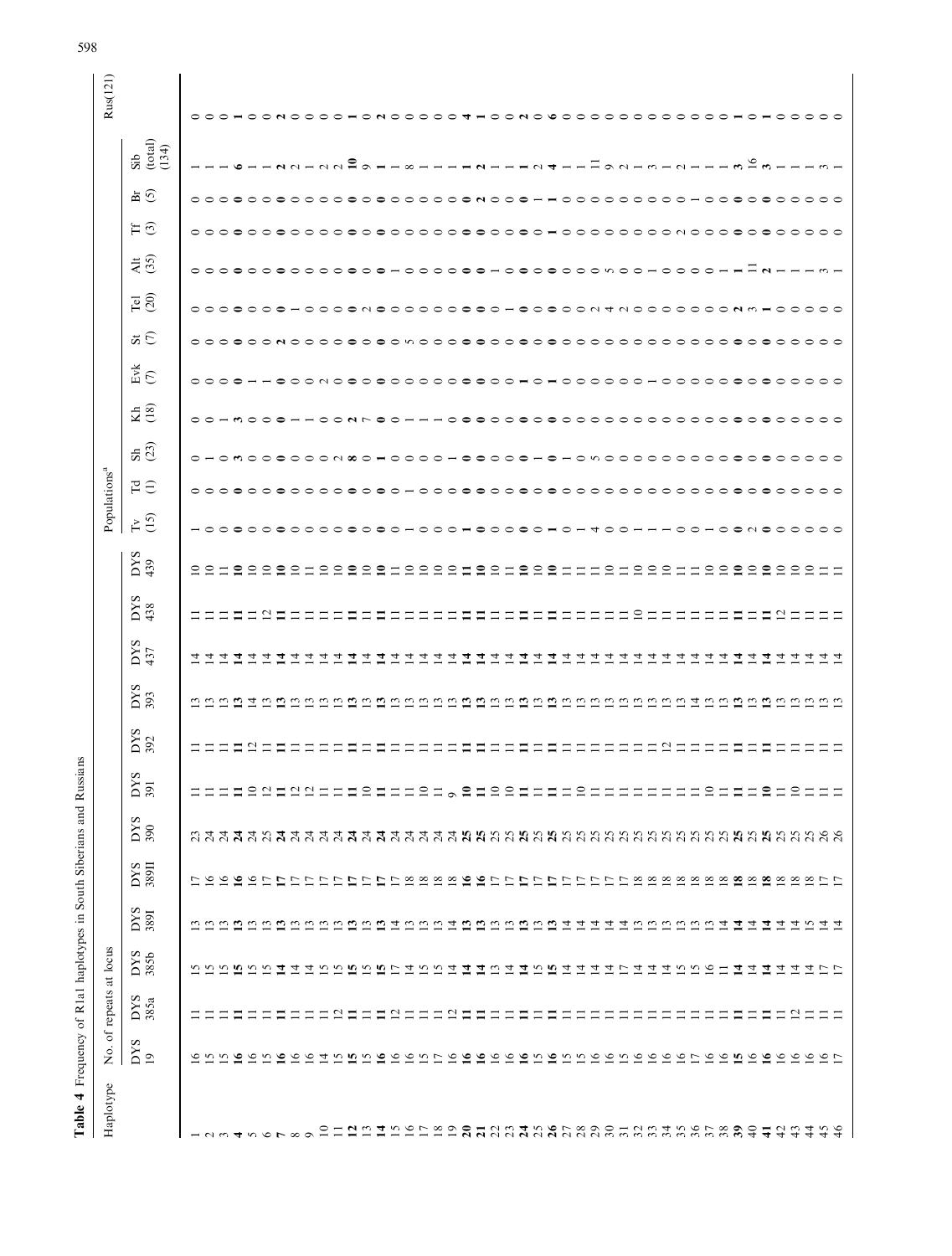| Table 4 (Contd.)                                                                                      |                                                                                                                                                                                                                                                                                                                                                                                                                                 |                                                                                                                                                      |                                                                                                                                                                                                     |                                                                                                |              |                                                                           |                                                                                                                                                                                                                                                                                                       |            |                                                                                                                                      |                                                                  |                              |                                                                                                                        |                                                                                                                                                                                                                                                                                                                                                                                                                                     |                                                                                                                                                                                                                                                                                                                                                                                             |                                                                                                                                                                                               |                                                                                            |                                                                                                                                                                                                                                                                                                                                                                                                |                                                                                                                                                                        |                                                                                                                                                                                                                                                                                                                                                                                                                                                                                                                                                                                                                                                                                                                                                                                                            |                                                                                                                                                                                                                                                                                                                      |                                                                                                                                                                                                                                                                                                                                                                                                                                                                                                                                                           |                                                                                                                                        |                                     |                                                        |
|-------------------------------------------------------------------------------------------------------|---------------------------------------------------------------------------------------------------------------------------------------------------------------------------------------------------------------------------------------------------------------------------------------------------------------------------------------------------------------------------------------------------------------------------------|------------------------------------------------------------------------------------------------------------------------------------------------------|-----------------------------------------------------------------------------------------------------------------------------------------------------------------------------------------------------|------------------------------------------------------------------------------------------------|--------------|---------------------------------------------------------------------------|-------------------------------------------------------------------------------------------------------------------------------------------------------------------------------------------------------------------------------------------------------------------------------------------------------|------------|--------------------------------------------------------------------------------------------------------------------------------------|------------------------------------------------------------------|------------------------------|------------------------------------------------------------------------------------------------------------------------|-------------------------------------------------------------------------------------------------------------------------------------------------------------------------------------------------------------------------------------------------------------------------------------------------------------------------------------------------------------------------------------------------------------------------------------|---------------------------------------------------------------------------------------------------------------------------------------------------------------------------------------------------------------------------------------------------------------------------------------------------------------------------------------------------------------------------------------------|-----------------------------------------------------------------------------------------------------------------------------------------------------------------------------------------------|--------------------------------------------------------------------------------------------|------------------------------------------------------------------------------------------------------------------------------------------------------------------------------------------------------------------------------------------------------------------------------------------------------------------------------------------------------------------------------------------------|------------------------------------------------------------------------------------------------------------------------------------------------------------------------|------------------------------------------------------------------------------------------------------------------------------------------------------------------------------------------------------------------------------------------------------------------------------------------------------------------------------------------------------------------------------------------------------------------------------------------------------------------------------------------------------------------------------------------------------------------------------------------------------------------------------------------------------------------------------------------------------------------------------------------------------------------------------------------------------------|----------------------------------------------------------------------------------------------------------------------------------------------------------------------------------------------------------------------------------------------------------------------------------------------------------------------|-----------------------------------------------------------------------------------------------------------------------------------------------------------------------------------------------------------------------------------------------------------------------------------------------------------------------------------------------------------------------------------------------------------------------------------------------------------------------------------------------------------------------------------------------------------|----------------------------------------------------------------------------------------------------------------------------------------|-------------------------------------|--------------------------------------------------------|
| Haplotype                                                                                             |                                                                                                                                                                                                                                                                                                                                                                                                                                 | No. of repeats at locus                                                                                                                              |                                                                                                                                                                                                     |                                                                                                |              |                                                                           |                                                                                                                                                                                                                                                                                                       |            |                                                                                                                                      |                                                                  |                              |                                                                                                                        |                                                                                                                                                                                                                                                                                                                                                                                                                                     | Populations <sup>a</sup>                                                                                                                                                                                                                                                                                                                                                                    |                                                                                                                                                                                               |                                                                                            |                                                                                                                                                                                                                                                                                                                                                                                                |                                                                                                                                                                        |                                                                                                                                                                                                                                                                                                                                                                                                                                                                                                                                                                                                                                                                                                                                                                                                            |                                                                                                                                                                                                                                                                                                                      |                                                                                                                                                                                                                                                                                                                                                                                                                                                                                                                                                           |                                                                                                                                        |                                     | Rus(121)                                               |
|                                                                                                       | $\frac{5}{19}$                                                                                                                                                                                                                                                                                                                                                                                                                  | $_{385a}$                                                                                                                                            | DYS<br>385b                                                                                                                                                                                         | DYS<br>3891                                                                                    | DYS<br>389II | $\frac{500}{500}$                                                         | DYS<br>391                                                                                                                                                                                                                                                                                            | DYS<br>392 | $rac{5}{3}$                                                                                                                          | $_{437}^{DYS}$                                                   | $_{438}^{\rm \times V}$      | DYS<br>439                                                                                                             | $E \n\Omega$                                                                                                                                                                                                                                                                                                                                                                                                                        | $E \oplus$                                                                                                                                                                                                                                                                                                                                                                                  | $\overline{53}$                                                                                                                                                                               | $\mathop{\mathrm{Kh}}\nolimits$ (18)                                                       | $\vec{E}$ )                                                                                                                                                                                                                                                                                                                                                                                    | $\vec{a} \in$                                                                                                                                                          | $\overline{\Gamma}$ el                                                                                                                                                                                                                                                                                                                                                                                                                                                                                                                                                                                                                                                                                                                                                                                     | $\frac{41}{25}$                                                                                                                                                                                                                                                                                                      | $H \odot$                                                                                                                                                                                                                                                                                                                                                                                                                                                                                                                                                 | $\overline{a}$ $\overline{c}$                                                                                                          | $\frac{\text{Sib}}{\text{(total)}}$ |                                                        |
| 66688555665858585858588858558<br>63<br>$\mathcal{Z}$<br>$\mathcal{S}$<br>$\ddot{t}$<br>$\overline{5}$ | $\circ$<br>$\sim$<br>$\circ$<br>$\omega$<br>$\bullet$<br>$\circ$<br>$\circ$<br>$\sim$<br>$\tilde{=}$<br>$\circ$<br>$\tilde{9}$<br>$\circ$<br>$\circ$<br>$\circ$<br>$\circ$<br>$\circ$<br>S<br>$\circ$<br>$\circ$<br>$\circ$<br>$\circ$<br>$\circ$<br>S<br>S<br>$\sim$<br>$\overline{r}$<br>۹<br>57<br>7<br>S<br>$\circ$<br>$\sim$<br>$\circ$<br>$\circ$<br>$\triangleright$<br>$\circ$<br>$\circ$<br>ب ہ<br>$\tilde{=}$<br>ಅಲ್ಲ | $\subseteq$<br>$\subseteq$<br>$\overline{c}$<br>$\overline{\omega}$ $\overline{\omega}$<br>$\mathbf{a}$<br>$\Box$<br>Ξ<br>Ξ<br>Ξ<br>Ξ<br>Ξ<br>Ξ<br>Ξ | 4<br>$\infty$<br>4<br>S<br>4<br>4<br>4<br>n<br>4<br>4<br>4<br>S<br>S<br>4<br>ے<br>S<br>4<br>w<br>S<br>4<br>ω,<br>S<br>4<br>4<br>4<br>4<br>4<br>4<br>4<br>4<br>S<br>J.<br>4<br>4<br>↴<br>S<br>n<br>Ë | 츠<br>न न<br>4<br>500000000000000000000000000000000000<br><u>호</u><br><u>ggggtggttgggg</u><br>4 |              | ននននននិងជំនន់នាងមានដឹងដូច ដឹងដូច ដឹងដូច ដឹងដូច ដឹងដូច ដឹងដូច ដឹងដូច ដឹងដូ | = = = = = = = = = = =<br>$\approx$<br>$\equiv$<br>$\Xi \Xi \Xi$<br>$\Xi \cong$<br>$\circ$<br>$\Xi \Xi$ $\Xi$<br>$\subseteq$<br>$\subseteq$<br>$\equiv$<br>$\equiv$<br>$\circ$<br>$\subseteq$<br>$\equiv$<br>$\circ$<br>$\supseteq$<br>$\equiv$<br>$\Xi \Xi$<br>$\Xi$<br>$\Xi$ $2$ $\Xi$ $2$ $\Xi$ $2$ |            | w<br>$\tilde{\omega}$<br>$\overline{a}$<br>S<br>$\mathfrak{c}$<br>$\omega$ $\omega$<br>$\omega$<br>$\omega$<br>$\tilde{\omega}$<br>w | <u>चित्वचन्क</u><br>च च<br><u>विववव</u><br>च च<br>च च च<br>न न न | $\mathbf{a}$<br>$\mathbf{c}$ | 9999199919991<br>999999999999959595<br>9955<br>$2-$<br>$\circ$ $\overline{\phantom{0}}$<br>227<br>$\equiv$<br>$\equiv$ | $\circ$<br>⌒<br>$\overline{\phantom{0}}$<br>$\circ$<br>$\overline{\phantom{1}}$<br>$\overline{\phantom{0}}$<br>$\overline{\phantom{0}}$<br>$\overline{\phantom{0}}$<br>$\bigcap$<br>$\overline{\phantom{1}}$<br>$\overline{\phantom{0}}$<br>$\bigcap$<br>$\circ$ $\circ$<br>$\supset$<br>$\circ$ $\circ$<br>$\circ$<br>$\bigcap$<br>$\bigcap$<br>$\overline{\phantom{0}}$<br>$\supset$<br>⌒<br>$\overline{\phantom{0}}$<br>-------- | $\circ$ $\circ$ $\circ$<br>$\circ$ $\circ$ $\circ$<br>$\overline{\phantom{1}}$<br>$\supset$<br>$\bigcap$<br>$\bigcap$<br>$\sim$<br>$\bigcap$<br>$\overline{\phantom{0}}$<br>$\supset$<br>$\overline{\phantom{1}}$<br>$\circ$<br>$\circ$<br>$\circ$<br>$\circ$<br>$\circ$<br>ററ<br>$\circ$<br>$\circ$ $\circ$ $\circ$<br>$\circ$<br>$\cap$ $\cap$ $\cap$<br>$\cap$ $\cap$ $\cap$<br>-------- | $\circ$<br>$\circ$<br>$\bigcirc$<br>$\circ$<br>$\circ$<br>$\circ$<br>$\circ$<br>$\circ$<br>$\circ$<br>$\circ$<br>$\circ$<br>$\circ \circ \circ$<br>$\circ$<br>$\circ$<br>$\supset$<br>$\circ$ | $\circ$<br>$\circ$<br>$\circ$<br>$\circ$<br>$\circ$<br>$\circ \circ \circ$<br>$\circ$<br>⊖ | 00000<br>$\overline{\phantom{1}}$<br>$\overline{\phantom{1}}$<br>$\overline{\phantom{0}}$<br>$\overline{\phantom{1}}$<br>$\cap$ $\cap$<br>$\overline{\phantom{1}}$<br>$\bigcap$<br>$\bigcap$<br>$\overline{\phantom{0}}$<br>$\bigcap$<br>$\bigcap$<br>$\overline{\phantom{0}}$<br>$\circ$<br>$\circ$ $\circ$ $\circ$<br>$\circ$ $\circ$ $\circ$<br>$\bigcap$<br>$\circ$ $\circ$<br>----------- | $\begin{array}{cccccccccccccc} \circ & \circ & \circ & \circ & \circ & \circ & \circ & \circ & \circ \end{array}$<br>$\circ$ $\circ$ $\circ$<br>$\circ\circ\circ\circ$ | $\circ$<br>$\bigcirc$<br>$\bigcirc$<br>$\circ$<br>$\circ$<br>$\circ$<br>$\circ$<br>$\circ$<br>$\circ$<br>$\circ$<br>$\circ$ $\circ$<br>$\circ$<br>$\circ$<br>$\circ$<br>$\circ$<br>$\circ$<br>$\circ$<br>$\circ$<br>$\circ$<br>$\circ$<br>$\circ$ $\circ$<br>$\circ$<br>$\circ$ $\circ$<br>$\circ$<br>$\circ \circ \circ$<br>$\circ$<br>$\circ$<br>$\circ$<br>$\circ$<br>$\circ$<br>$\circ$<br>$\sim$<br>$\circ$<br>$\circ$<br>$\bigcirc$<br>$\bigcirc$<br>$\circ$<br>$\bigcirc$<br>$\circ$<br>$\circ$<br>$\circ$<br>$\circ$<br>$\circ$<br>$\bigcirc$<br>$\circ$<br>$\circ$<br>$\circ$<br>$\circ$<br>$\circ$<br>$\bigcirc$<br>$\circ$<br>$\circ$<br>$\circ$<br>$\circ$<br>$\circ$<br>$\circ$<br>$\circ$<br>$\circ$<br>$\circ$<br>$\circ$<br>$\circ$<br>$\circ$<br>$\circ$<br>$\circ$<br>$\circ$<br>$\circ$ | $\circ$ $\circ$<br>$\circ$ $\circ$<br>$\circ$ $\circ$<br>$\circ$<br>$\circ$<br>$\circ$<br>$\circ$<br>$\circ$ $\circ$<br>$\circ$<br>$\circ \circ \circ$<br>$\circ$<br>$\circ \circ \circ$<br>$\circ \circ \circ$<br>$\circ \circ \circ$<br>$\circ \circ \circ$<br>$\circ$<br>$\circ$<br>$\circ$<br>$\circ$<br>$\circ$ | $\circ\circ\circ\circ\circ\circ\circ$<br>$\circ$<br>$\circ$<br>$\circ$<br>$\circ$<br>$\circ$<br>$\circ$<br>$\circ$<br>$\circ$ $\circ$<br>$\circ$<br>$\circ$ $\circ$<br>$\circ$<br>$\begin{array}{c} \circ \circ \circ \circ \circ \circ \circ \circ \end{array}$<br>$\circ$<br>$\circ$ $\circ$<br>$\circ$<br>$\circ$ $\circ$<br>$\circ$<br>$\circ$<br>$\circ$<br>$\circ$<br>$\circ$<br>$\circ$<br>$\circ$ $\circ$<br>$\circ$<br>$\supset$<br>$\circ$<br>$\circ$<br>$\circ \circ \circ$<br>$\circ$<br>$\circ$<br>$\circ$<br>$\circ$<br>$\circ \circ \circ$ | $\sim$<br>$\overline{\phantom{1}}$<br>$\bigcap$<br>$\bigcap$<br>$\overline{\phantom{0}}$<br>$\overline{\phantom{1}}$<br>$\bigcap$<br>⌒ |                                     | $\circ\circ\circ\circ\circ$<br>4.5<br>$\sim$<br>$\sim$ |
|                                                                                                       |                                                                                                                                                                                                                                                                                                                                                                                                                                 |                                                                                                                                                      | $0 \leq$                                                                                                                                                                                            |                                                                                                |              |                                                                           |                                                                                                                                                                                                                                                                                                       |            |                                                                                                                                      |                                                                  |                              |                                                                                                                        |                                                                                                                                                                                                                                                                                                                                                                                                                                     |                                                                                                                                                                                                                                                                                                                                                                                             | $\circ$ $\circ$                                                                                                                                                                               | $\circ$                                                                                    |                                                                                                                                                                                                                                                                                                                                                                                                |                                                                                                                                                                        | $\circ$<br>$\circ$ $\circ$                                                                                                                                                                                                                                                                                                                                                                                                                                                                                                                                                                                                                                                                                                                                                                                 | $\circ$                                                                                                                                                                                                                                                                                                              | $\circ$ $\circ$                                                                                                                                                                                                                                                                                                                                                                                                                                                                                                                                           |                                                                                                                                        |                                     |                                                        |

599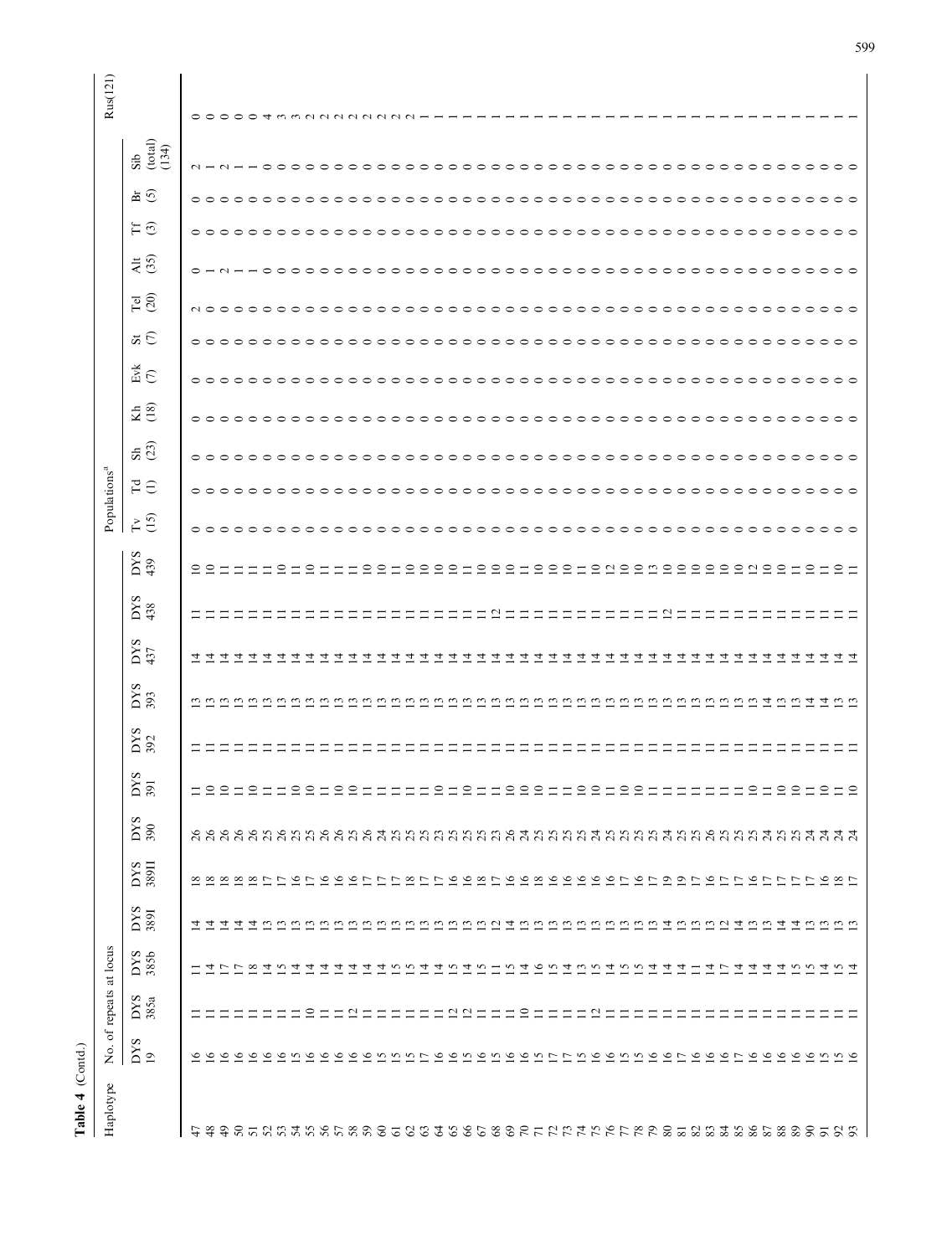| Haplotype                                                                                                                                                                                                                                                                                                                                                                                                                                                                                                                                                               |                                                                                                                                                                                                                                                                            | No. of repeats at locus                                                   |                                                                                                                                                                                               |                                                         |                                                                                                                                                                                                                                 |                   |                                                                                                                                                                                                                                                                                                                             |            |                                                                                                                                                                                                                                                                                          |                                                                                                                                                                      |                |                                                                                                                                                                       |                              | Populations <sup>a</sup>                                                                                                                                                                                                                                                                                                                                                                                                                          |                                                                             |                                                     |                                                                                                                                                                                                                                                                                                                                          |                                                                                                                                                                                                                    |                                                                                      |                                                                                                                                               |                                                                                                                                                              |                                                                                                                                              | Rus(121) |
|-------------------------------------------------------------------------------------------------------------------------------------------------------------------------------------------------------------------------------------------------------------------------------------------------------------------------------------------------------------------------------------------------------------------------------------------------------------------------------------------------------------------------------------------------------------------------|----------------------------------------------------------------------------------------------------------------------------------------------------------------------------------------------------------------------------------------------------------------------------|---------------------------------------------------------------------------|-----------------------------------------------------------------------------------------------------------------------------------------------------------------------------------------------|---------------------------------------------------------|---------------------------------------------------------------------------------------------------------------------------------------------------------------------------------------------------------------------------------|-------------------|-----------------------------------------------------------------------------------------------------------------------------------------------------------------------------------------------------------------------------------------------------------------------------------------------------------------------------|------------|------------------------------------------------------------------------------------------------------------------------------------------------------------------------------------------------------------------------------------------------------------------------------------------|----------------------------------------------------------------------------------------------------------------------------------------------------------------------|----------------|-----------------------------------------------------------------------------------------------------------------------------------------------------------------------|------------------------------|---------------------------------------------------------------------------------------------------------------------------------------------------------------------------------------------------------------------------------------------------------------------------------------------------------------------------------------------------------------------------------------------------------------------------------------------------|-----------------------------------------------------------------------------|-----------------------------------------------------|------------------------------------------------------------------------------------------------------------------------------------------------------------------------------------------------------------------------------------------------------------------------------------------------------------------------------------------|--------------------------------------------------------------------------------------------------------------------------------------------------------------------------------------------------------------------|--------------------------------------------------------------------------------------|-----------------------------------------------------------------------------------------------------------------------------------------------|--------------------------------------------------------------------------------------------------------------------------------------------------------------|----------------------------------------------------------------------------------------------------------------------------------------------|----------|
|                                                                                                                                                                                                                                                                                                                                                                                                                                                                                                                                                                         | <b>DYS</b><br>$\overline{19}$                                                                                                                                                                                                                                              | DYS<br>385a                                                               | DYS<br>385b                                                                                                                                                                                   | <b>SAG</b><br>3891                                      | 389II<br><b>SAG</b>                                                                                                                                                                                                             | <b>SAG</b><br>390 | DYS<br>391                                                                                                                                                                                                                                                                                                                  | DYS<br>392 | $rac{66}{303}$                                                                                                                                                                                                                                                                           | $_{437}^{DS}$                                                                                                                                                        | $_{438}^{DYS}$ | DYS<br>439                                                                                                                                                            | (15)<br>$\widetilde{\Gamma}$ | $F \ominus$                                                                                                                                                                                                                                                                                                                                                                                                                                       | $\overline{53}$                                                             | E(8)                                                | $E$ <sub>K</sub> $\overline{C}$                                                                                                                                                                                                                                                                                                          | $\vec{a} \in$                                                                                                                                                                                                      | $\overline{\mathrm{P}}$ 00                                                           | $\frac{45}{30}$                                                                                                                               | $H\odot$                                                                                                                                                     | (total)<br>(134)<br>Sib<br>$\overline{a}$ $\overline{c}$                                                                                     |          |
| 100<br>88<br>96<br>$\overline{5}$<br>65<br>97                                                                                                                                                                                                                                                                                                                                                                                                                                                                                                                           | $\circ$<br>$\circ$<br>$\circ$<br>$\circ$<br>$\triangleright$                                                                                                                                                                                                               | ≘<br>$\mathbf{a}$<br>⊣<br>Ξ<br>Ξ<br>Ξ                                     | r.<br>4<br>$\overline{4}$<br>츠<br>$\circ$<br>4<br>$\overline{4}$                                                                                                                              | 으로                                                      | $\frac{8}{2}$<br>$\tilde{e}$<br>$\overline{6}$<br>$\overline{ }$<br>$\overline{\phantom{0}}$                                                                                                                                    |                   | $\approx$<br><b>HAAAAHAA</b><br>$\Box$                                                                                                                                                                                                                                                                                      |            | 4<br>$\omega$<br>$\overline{c}$<br>$\overline{c}$<br>$\omega$ $\omega$                                                                                                                                                                                                                   | ユュユユ<br>4<br>4<br>4                                                                                                                                                  |                | 222225212                                                                                                                                                             | $\circ$ $\circ$              | $\circ$ $\circ$<br>$\overline{\phantom{0}}$                                                                                                                                                                                                                                                                                                                                                                                                       | $\circ$ $\circ$<br>$\bigcap$<br>$\circ$<br>$\overline{\phantom{0}}$         | $\circ$<br>$\circ$<br>$\circ$<br>$\circ$<br>$\circ$ | $\circ$ $\circ$<br>$\circ$ $\circ$<br>$\circ$<br>$\circ$                                                                                                                                                                                                                                                                                 | $\circ\circ\circ\circ\circ$<br>$\circ$ $\circ$ $\circ$                                                                                                                                                             | $\bullet$<br>$\circ$                                                                 |                                                                                                                                               | 。。。。。。。。。                                                                                                                                                    | $\circ$<br>$\bullet$<br>$\circ$<br>$\bigcirc$<br>$\bigcirc$                                                                                  |          |
| $\approx$<br>105<br>$\geq$<br>$\Xi$<br>102<br>$\overline{5}$<br>$\overline{0}$                                                                                                                                                                                                                                                                                                                                                                                                                                                                                          | 0.6<br>$\circ$<br>v<br>$\sim$ $\sim$<br>$\circ$<br>$\circ$                                                                                                                                                                                                                 | ≘<br>Ξ<br>Ξ<br>Ξ                                                          | 4<br>S<br>호<br>$\tilde{\omega}$<br>ن ن                                                                                                                                                        |                                                         | $\tilde{\sigma}$<br>$\circ$<br>$\tilde{e}$<br>$\overline{ }$<br>r,<br>$\overline{ }$<br>$\overline{ }$                                                                                                                          |                   | $\mathop{\supseteq}\limits_{}^{} \mathop{\supseteq}\limits_{}^{} \mathop{\supseteq}\limits_{}^{}$<br>$\Xi \equiv \Xi$                                                                                                                                                                                                       |            | $\omega$ $\omega$ $\omega$<br>$\tilde{\epsilon}$<br>$\ddot{ }$<br>$\tilde{c}$<br>ن ن                                                                                                                                                                                                     | च च<br>4<br>4<br>$\overline{4}$<br>च च च                                                                                                                             | $\mathbf{C}$   | $\begin{array}{ccc}\n 2 & 2 & 2 & 2 \\  & 3 & 2 & 3\n \end{array}$                                                                                                    |                              | $\overline{\phantom{1}}$                                                                                                                                                                                                                                                                                                                                                                                                                          | $\overline{\phantom{0}}$                                                    |                                                     | $\overline{\phantom{0}}$<br>$\bigcap$<br>$\circ$<br>$\overline{\phantom{1}}$<br>⌒<br>$\overline{\phantom{0}}$                                                                                                                                                                                                                            | $\circ$<br>$\circ$<br>$\circ$<br>$\circ$<br>$\circ$ $\circ$                                                                                                                                                        |                                                                                      | $\circ$                                                                                                                                       | $\circ$<br>$\circ$<br>$\circ$<br>$\circ$<br>$\circ$<br>$\circ$                                                                                               | $\Rightarrow$<br>$\Rightarrow$                                                                                                               |          |
| $\overline{08}$<br>$\overline{0}$<br>$\Xi$<br>$\Xi$<br>$\Xi$<br>Ξ                                                                                                                                                                                                                                                                                                                                                                                                                                                                                                       | 4<br>$\circ$<br>$\circ$<br>$\circ$<br>$\overline{ }$<br>$\overline{ }$                                                                                                                                                                                                     | Ξ<br>Ξ<br>⋍                                                               | S<br>코<br>호<br>$\tilde{e}$<br>$\omega$<br>$\omega$                                                                                                                                            | ᅺ<br>$\tilde{\omega}$                                   | $\frac{8}{2}$<br>$\infty$<br>$\overline{ }$<br>L.<br>P.                                                                                                                                                                         |                   | $\equiv$<br>$\ensuremath{\mathop{\rule{0pt}{0pt}}\nolimits}$<br>$\overline{10}$<br>$\equiv$<br>$\equiv$                                                                                                                                                                                                                     |            | $\omega$<br>$\mathbf{C}$<br>$\mathbf{r}$<br>$\overline{c}$<br>ن ن                                                                                                                                                                                                                        | $\overline{4}$<br>4<br>4<br>च च                                                                                                                                      |                | 220<br>$\subseteq$<br>$\equiv$<br>$\equiv$                                                                                                                            |                              | $\overline{\phantom{0}}$<br>$\overline{\phantom{0}}$<br>$\bigcap$<br>$\overline{\phantom{0}}$                                                                                                                                                                                                                                                                                                                                                     | $\overline{\phantom{0}}$<br>$\supset$<br>◓<br>⌒<br>$\overline{\phantom{0}}$ |                                                     | $\circ$<br>$\circ$<br>$\circ$<br>$\circ$<br>$\circ$<br>$\circ$                                                                                                                                                                                                                                                                           | $\circ$<br>$\circ$<br>$\circ$<br>$\circ$ $\circ$<br>$\circ$                                                                                                                                                        | $\circ$<br>$\circ$<br>$\circ$                                                        | $\circ \circ \circ \circ \circ$<br>$\circ \circ \circ \circ \circ$                                                                            | $\circ$<br>$\circ$<br>$\circ$<br>$\circ$<br>$\circ$<br>$\circ$                                                                                               | $\bigcirc$<br>$\Rightarrow$                                                                                                                  |          |
| "Populations coded as follows: Tv Tuvinians, 7d Todjins, Sh Shors, Kh Khakassians, Evk Evenks, Sr sojots, 7el Teleuts, Alt Altaians-Kizhi, 7f Tofalars, Br Buryats. Sample sizes are given in parentheses.<br>Haplotypes shared b<br><sup>a</sup> Populations coded as follows: Tv Tuvinians, Td Todjins, Sh Shors,<br>115<br>116<br>$\overline{19}$<br>$\overline{20}$<br>$\overline{25}$<br>30<br>$\overline{14}$<br>$\frac{17}{18}$<br>125<br>$\frac{28}{29}$<br>$\frac{51}{2}$<br>133<br>$3\frac{3}{5}$<br>36<br>$\overline{21}$<br>$\frac{23}{2}$<br>$\mathcal{L}$ | J.<br>$\circ$<br>$\overline{ }$<br>$\circ$<br>$\circ$<br>$\sim$<br>D<br>$\tilde{\mathbf{e}}$<br>$\ddot{\bullet}$<br>$\overline{ }$<br>$\circ$<br>$\overline{ }$<br>$\circ$<br>$\circ$<br>$\circ$<br>$\circ$<br>$\circ$<br><b>SS</b><br>$\circ$<br>$\sim$<br>$\overline{ }$ | $\mathcal{L}_{\mathcal{A}}$<br>Ξ<br>⊣<br>Ξ<br>$\mathbf{a}$<br>Ξ<br>Ξ<br>Ξ | $\omega$<br>$\omega$<br>호<br>$\tilde{\bm{\omega}}$<br>4<br>$\omega$ $\omega$<br>4<br>코<br>호<br>$\omega$<br>$\omega$<br>4<br>4<br>4<br>S<br>4<br>4<br>4<br>$\ddot{u}$ $\vec{q}$ $\vec{q}$<br>4 | ᅺ<br>ssanas<br>sanga<br>ュ<br>$\omega$ $\omega$ $\omega$ | $\tilde{e}$<br>$\tilde{9}$<br>$\infty$<br>$\infty$<br>$\infty$ $\sim$<br>$\circ$<br>$\sim \infty$<br>$\overline{ }$<br>$\overline{ }$<br>L.<br>r,<br>D<br>D<br>L.<br>$\overline{ }$<br>D<br>$\overline{ }$<br>D<br>D<br>ŋ<br>r, |                   | $\overline{10}$<br>$\overline{10}$<br>$\overline{10}$<br>$\equiv$<br>$\equiv$<br>$\overline{10}$<br>$\equiv$<br>$\overline{10}$<br>$\overline{c}$<br>$\equiv$<br>$\equiv$<br>$\equiv$<br>$\equiv$<br>$\equiv$<br>$\equiv$<br>$\supseteq$<br>$\equiv$<br>$\equiv$<br>$\equiv$<br>$\equiv$<br>$\equiv$<br>$\equiv$<br>$\circ$ | $\sim$     | $\mathbf{C}$<br>$\omega$<br>$\mathbf{r}$<br>$\overline{c}$<br><u>ొ</u><br>$\omega$<br>$\mathbf{r}$<br>$\overline{c}$<br>$\overline{c}$<br>$\overline{4}$<br>$\omega$<br>$\frac{13}{2}$<br>$\Xi$<br>$\overline{4}$<br>$\overline{c}$<br><u>ొ</u><br>$\mathfrak{D}$ $\mathfrak{D}$<br>ن، ن | $\overline{4}$<br>$\overline{4}$<br>$\overline{4}$<br>$\overline{4}$<br>4.6<br>4<br>4<br>4<br>$\overline{4}$<br>च च<br>4<br>च च<br>4<br>4<br>4<br>4<br>4<br>4<br>न न | L,             | = 22 = = 22<br>$\equiv$ $\equiv$ $\equiv$<br>$\subseteq$<br>$\subseteq$<br>$\subseteq$<br>22222<br>$\subseteq$<br>$\overline{\mathcal{C}}$<br>$\subseteq$<br>$\equiv$ |                              | $\overline{\phantom{1}}$<br>$\overline{\phantom{1}}$<br>$\overline{\phantom{0}}$<br>$\overline{\phantom{0}}$<br>$\overline{\phantom{0}}$<br>$\overline{\phantom{1}}$<br>$\overline{\phantom{1}}$<br>$\overline{\phantom{1}}$<br>$\overline{\phantom{0}}$<br>$\overline{\phantom{0}}$<br>$\overline{\phantom{1}}$<br>$\overline{\phantom{0}}$<br>$\overline{\phantom{0}}$<br>$\circ$<br>$\overline{\phantom{0}}$<br>$\circ$<br>$\supset$<br>⌒<br>⌒ | ⌒<br>⌒<br>⌒<br>⌒<br>$\supset$<br>⌒                                          |                                                     | $\overline{\phantom{0}}$<br>$\circ$<br>$\circ$<br>$\circ$<br>$\circ$<br>$\circ$<br>$\circ$<br>$\supset$<br>$\supset$<br>$\overline{\phantom{1}}$<br>$\overline{\phantom{0}}$<br>$\overline{\phantom{0}}$<br>$\overline{\phantom{0}}$<br>$\overline{\phantom{1}}$<br>$\overline{\phantom{1}}$<br>⌒<br>$\circ$<br>$\overline{\phantom{0}}$ | $\circ$ $\circ$<br>$\circ$<br>$\circ$ $\circ$<br>$\circ$<br>$\circ$<br>$\circ$<br>$\circ$<br>$\circ$<br>$\circ$<br>$\bigcirc$<br>$\circ$<br>$\circ$ $\circ$<br>$\circ$<br>$\circ$<br>$\circ$<br>$\circ$<br>$\circ$ | $\circ$<br>$\circ$<br>$\circ$<br>$\circ$<br>$\circ$<br>$\circ$<br>$\circ$<br>$\circ$ | $\circ \circ \circ \circ \circ$<br>$\circ$<br>$\circ$<br>$\circ$<br>$\circ$<br>$\circ$<br>$\circ$<br>$\circ$<br>$\circ$<br>$\circ$<br>$\circ$ | $\circ$<br>$\circ$<br>$\circ$<br>$\circ$<br>$\circ$<br>$\circ$<br>$\circ$<br>$\circ$<br>$\circ$<br>$\circ$<br>$\circ$<br>$\bigcirc$<br>$\circ$<br>$\bigcirc$ | $\circ$<br>$\bigcirc$<br>$\bigcap$<br>$\circ$<br>$\Rightarrow$<br>$\Rightarrow$<br>⌒<br>$\Rightarrow$<br>$\bigcirc$<br>ᅌ<br>ᅌ<br>⌒<br>ᅌ<br>⊝ |          |

600

Table 4 (Contd.)

Table 4 (Contd.)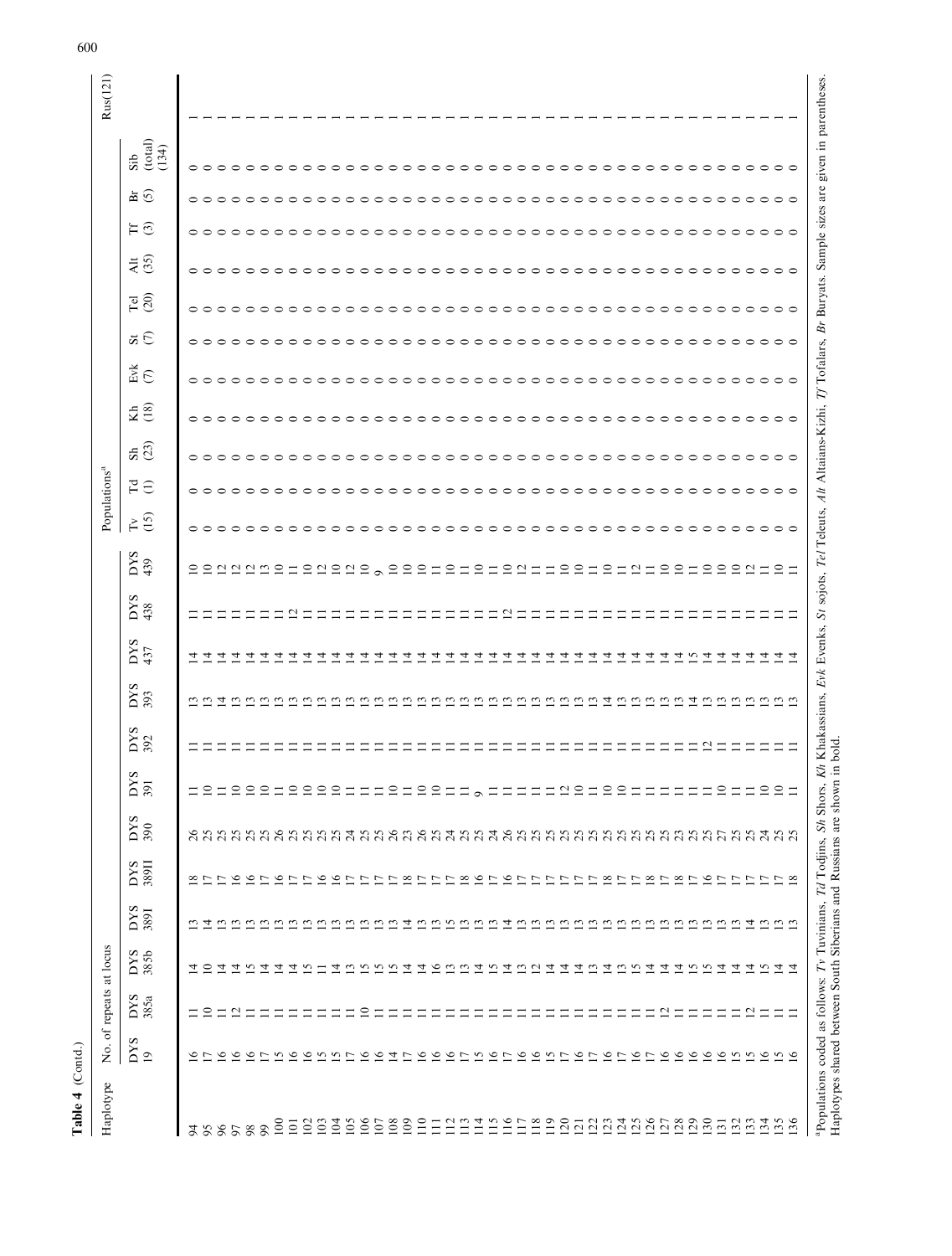<span id="page-10-0"></span>Fig. 4 Median-joining network of haplogroup R1a1 based on eleven STR loci (DYS19, DYS385a/b, DYS389I, DYS389II, DYS390, DYS391, DYS392, DYS393, DYS437, DYS438, DYS439) in 134 R1a1-chromosomes from ten populations of South Siberia (Tuvinians, Todjins, Shors, Khakassians, Evenks, Sojots, Teleuts, Altaians-Kizhi, Tofalars, and Buryats) and in 121 Eastern Europeans (Russians). The phylogenetic relationships between the 136 microsatellite haplotypes determined by using the program NETWORK 4.1.0.9 (Fluxus Engineering Web site). Circles represent microsatellite haplotypes with area proportional to frequencies, and colors indicate the region of origin. South Siberian haplotypes are shown in *black*, while Eastern European (Russian) haplotypes are shown in white



explained by apparently ancient than very recent events in South Siberian population history.

The analysis of 11 Y-chromosomal microsatellites revealed 51 different haplotypes among the 134 South Siberians carrying haplogroup R1a1 (haplotype diversity:  $0.959 \pm 0.007$  and 95 haplotypes among the 121 Russians (0.994 $\pm$ 0.002). In general, 136 STR haplotypes were detected among R1a1 chromosomes studied (Table [4\). Only ten of the 51 South Siberian R1a1](#page-7-0) [haplotypes were shared between the South Siberians and](#page-7-0) [Eastern Europeans \(Russians\), reflecting thus a small](#page-7-0) [admixture with recent migrants of European descent.](#page-7-0) [Both groups were also significantly different based on](#page-7-0) Rst using those STRs  $(Rst = 0.093, P=0.000)$ . The [modal haplotype \(haplotype 24 in Table](#page-7-0) 4) containing [the most common allele at each locus was found in both](#page-7-0) [populations. The most frequent haplotype seen in the](#page-7-0) [South Siberian sample \(haplotype 40\) is two mutational](#page-7-0) [steps from the modal haplotype \(at loci DYS389I and](#page-7-0) [DYS389II\). The most frequent haplotype observed in](#page-7-0) [Russians \(haplotype 26\) is one step from the modal](#page-7-0) [haplotype \(at locus DYS385\). These are the most](#page-7-0) [frequent regional haplotypes that are three mutational](#page-7-0) [steps from each other \(at loci DYS385, DYS389I, and](#page-7-0) [DYS389II\). Divergency estimates based on Y-chromo](#page-7-0)[some microsatellite variation indicate that, despite the](#page-7-0) [haplotype diversity value of Eastern European R1a1](#page-7-0) [lineages exceeds that in South Siberia, the estimated ages](#page-7-0) [for this haplogroup are almost equal in both regional](#page-7-0) groups—11,270 $\pm$ 4,070 years in South Siberia and  $11,380 \pm 3,200$  years in Eastern Europe. These values are [very close to the divergence time between the two re](#page-7-0)gional groups studied  $(10,310 \pm 3,140)$  years). These re[sults suggest that an isolation of the regional groups](#page-7-0) [occurred soon after the origin of the R1a1 haplogroup.](#page-7-0)

The modal haplotype was also at the center of a MJ network relating haplotypes within R1a1 lineage (Fig. 4). The pattern of clustering in the networks was relatively complex, with a major ''star cluster'' and two minor subclusters with distinct, South Altaian and Eastern European, geographic distributions. The first among them is represented by R1a1 Y-chromosomes found solely in Altaians-Kizhi and Teleuts, but the second one is formed by the Russians and Altaians.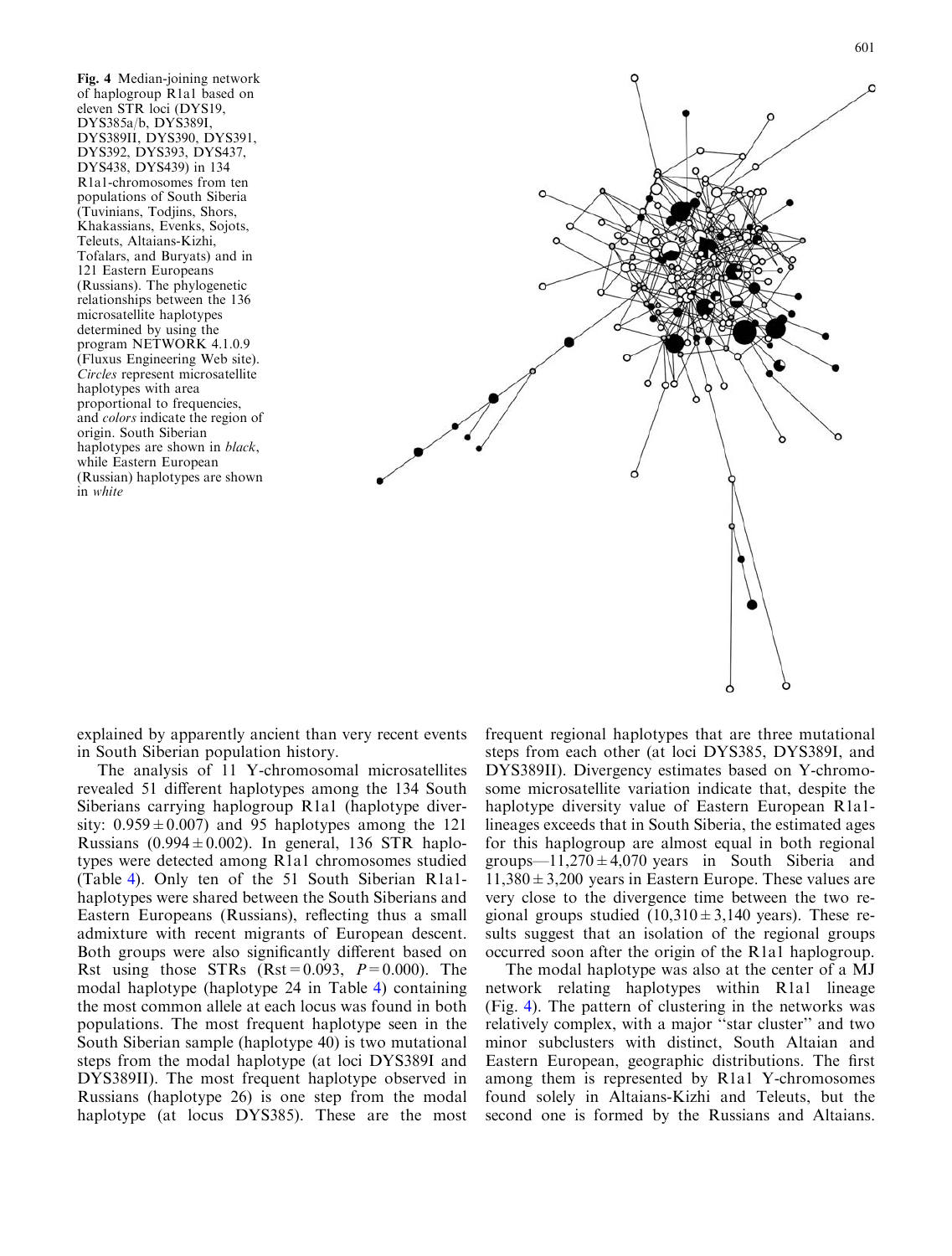<span id="page-11-0"></span>[The coalescent time of the South Altaian subcluster was](#page-10-0) estimated as  $4,940 \pm 1,894$  years, whereas the age of Eastern European subcluster was  $9,920 \pm 3,151$  years.

# **Conclusion**

In this study we analyzed 28 Y-chromosome polymorphic markers in a representative set of ethnic groups of Siberia, Central/Eastern Asia, and Eastern Europe to investigate the genetic variation in the aboriginal South Siberian populations. We observed the statistically significant genetic differentiation between the populations of Baikal and Altai–Sayan regions. These regional differences can be best explained by different contribution of the Central/Eastern Asian and Eastern European paternal lineages into the gene pools of modern South Siberians. The most eastern population of Baikal region, Buryats together with Kalmyks and Mongolians show the highest frequencies of haplogroup C lineages, which may represent the major Central/Eastern Asian contribution into their gene pools. On the other hand, the populations of Altai and Sayan region are characterized by a considerable impact of Eastern European lineages. Meanwhile, analysis of Y-STR haplotype diversity within R1a1 haplogroup demonstrates the clear differences between the South Siberian and Eastern European R1a1-lineages with the evolutionary ages compatible with divergence time between these two regional groups.

It is noteworthy that analysis of mtDNA variability in Siberian populations also revealed the regional differences in distribution of Eastern Asian and Western Eurasian lineages. The highest influx of Western Eurasian mtDNA lineages was observed in populations of the Altai and East Sayan region (up to 34.5% in Altaians), whereas in Buryats and Sojots from Baikal region it was markedly lower (less than 10%) (Derenko et al. 2003). Such east-to-west cline in the frequencies of Western Eurasian-specific mtDNA haplotypes observed in South Siberia was considered concordant with the archaeological and paleoanthropological views about the early presence of Western Eurasians in South Siberia region (Alekseev 1998).

Thus, the genetic heterogeneity of South Siberian populations revealed both by Y-chromosome and mtDNA variability data could be compatible with the hypothesis of more than one prehistoric migration from different sources in Eurasia postulated by paleoanthropological, archaeological and linguistical data. Further wider sampling, additional typing of Y-chromosomal, mitochondrial and autosomal markers are likely to throw more light on the origin of different genetic components in the South Siberians.

Acknowledgements We thank all the donors for making this work possible, A. Jakubowska, K. Filipenko, A. Lunkina and M. Perkova for technical assistance. We also thank L.A. Zhivotovsky for his help concerning the statistical analyses of STR data. This research has been supported by the Russian Foundation for Basic Research through the grants 03-04-48162 and 04-04-48746; by the grant from the Polish State Committee for Scientific Research (3P04C 04823); by the grant from the Far-East Branch of the Russian Academy of Sciences (03-3-A-06-047) and by the Program of Basic Research of Russian Academy of Sciences ''Dynamics of plant, animal and human gene pools''. M.D. was supported in part by the Józef Mianowski Fund.

#### **References**

- Alekseev V (1998) The physical specificities of Paleolithic hominids in Siberia. In: Derev'anko AP (ed) The Paleolithic of Siberia: New discoveries and interpretations. University of Illinois Press, Urbana, pp 329–335
- Alexeev VP (1989) Historical anthropology and ethnogenesis. Nauka, Moscow
- Alexeev VP, Gohman II (1984) Anthropology of Asiatic part of the USSR. Nauka, Moscow
- Bandelt H-J, Forster P, Röhl A (1999) Median-joining networks for inferring intraspecific phylogenies. Mol Biol Evol 16:37–48
- Bandelt H-J, Forster P, Sykes BC, Richards MB (1995) Mitochondrial portraits of human populations using median networks. Genetics 141:743–753
- Bortolini MC, Salzano FM, Thomas MG, Stuart S, Nasanen SP, Bau CH, Hutz MH, Layrisse Z, Petzl-Erler ML, Tsuneto LT, Hill K, Hurtado AM, Castro-de-Guerra D, Torres MM, Groot H, Michalski R, Nymadawa P, Bedoya G, Bradman N, Labuda D, Ruiz-Linares A (2003) Y-chromosome evidence for differing ancient demographic histories in the Americas. Am J Hum Genet 73:524–539
- Cavalli-Sforza LL, Menozzi P, Piazza A (1994) The history and geography of human genes. Princeton University Press, Princeton
- Chlachula J (2001) Pleistocene climate change, natural environments and palaeolithic occupation of the Altai area, west-central Siberia. Quaternary International 80–81:131–167
- Derbeneva OA, Sukernik RI, Volodko NV, Hosseini SH, Lott MT, Wallace DC (2002) Analysis of mitochondrial DNA diversity in the Aleuts of the Commander islands and its implications for the genetic history of Beringia. Am J Hum Genet 71:415–21
- Derenko MV, Grzybowski T, Malyarchuk BA, Czarny J, Miscicka-Sliwka D, Zakharov IA (2001) The presence of mitochondrial haplogroup X in Altaians from South Siberia. Am J Hum Genet 69:237–241
- Derenko MV, Grzybowski T, Malyarchuk BA, Dambueva IK, Denisova GA, Czarny J, Dorzhu CM, Kakpakov VT, Miscicka-Sliwka D, Wozniak M, Zakharov IA (2003) Diversity of mitochondrial DNA lineages in South Siberia. Ann Hum Genet 67:391–411
- Derenko MV, Malyarchuk BA, Dambueva IK, Shaikhaev GO, Dorzhu CM, Nimaev DD, Zakharov IA (2000) Mitochondrial DNA variation in two South Siberian Aboriginal populations: implications for the genetic history of North Asia. Hum Biol 72:945–973
- Derenko MV, Malyarchuk BA, Denisova GA, Dorzhu CM, Karamchakova ON, Luzina FA, Lotosh EA, Dambueva IK, Zakharov IA (2002) Polymorphism of Y-chromosome diallelic loci in native populations of Altai-Sayan region. Rus J Genet 38:309–314
- Derevianko AP (1998) Human occupation of nearby regions and the role of population movements in the Paleolithic of Siberia. In: Derev'yanko AP (ed) The Paleolithic of Siberia: New Discoveries and Interpretations. University of Illinois Press, Urbana, pp 336–351
- Derevianko AP, Zenin VN (1996) Preliminary results of field investigations of the Late Palaeolithic site Shestakhovo in 1996. In: Derevianko AP, Molodin VI (eds) New archaeological and ethnographic discoveries in Siberia (in Russian). Institute of Archaeology and Ethnography Press, Novosibirsk, pp 60–63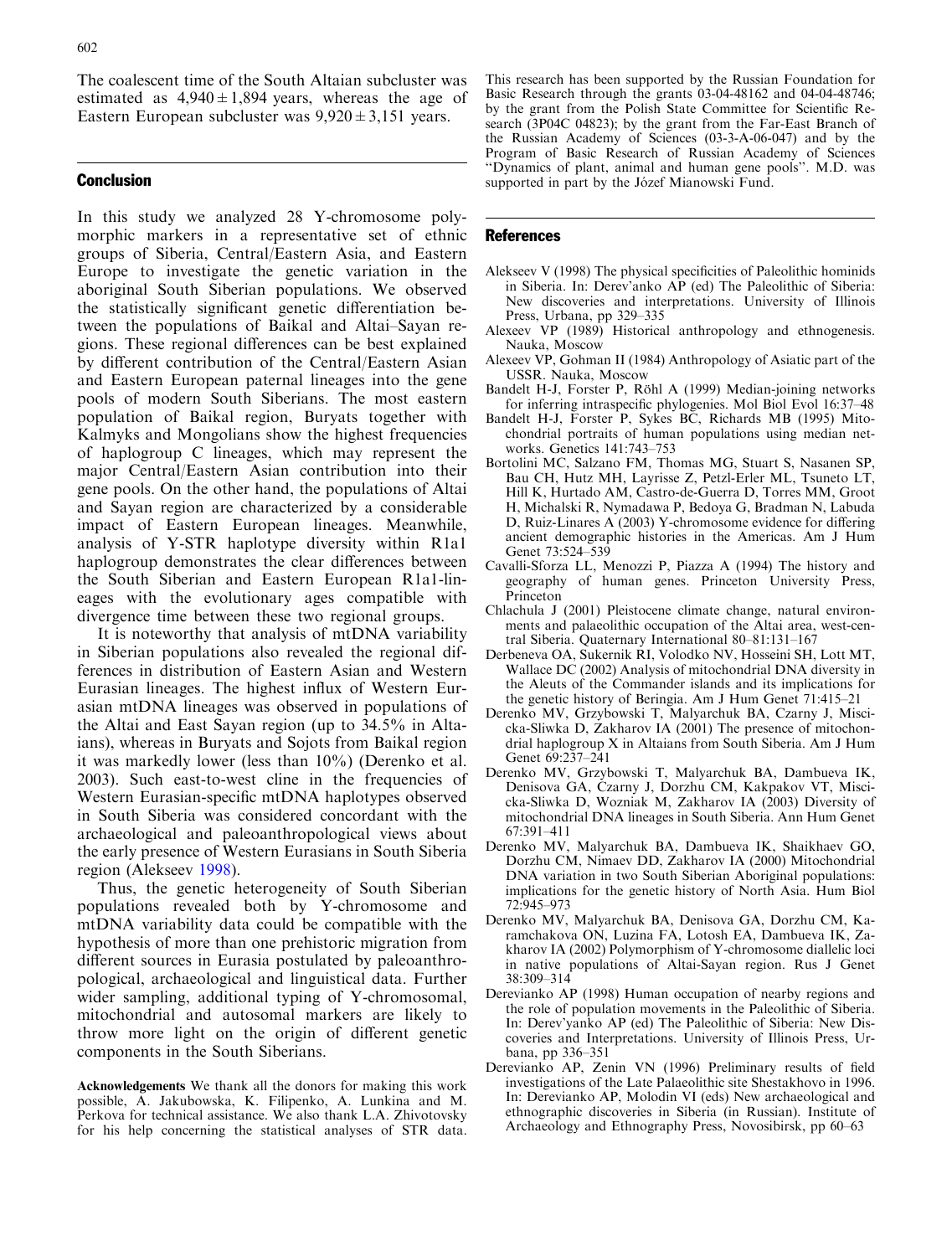- <span id="page-12-0"></span>Excoffier L, Smouse P, Quattro J (1992) Analysis of molecular variance inferred from metric distances among DNA haplotypes: application to human mitochondrial DNA restriction data. Genetics 131:479–491
- Fedorova SA, Bermisheva MA, Villems R, Maksimova NR, Khusnutdinova EK (2003) Analysis of mitochondrial DNA haplotypes in Yakut population. Mol Biol (Mosk) 37: 643–653
- Flores C, Maca-Meyer N, Perez JA, Gonzalez AM, Larruga JM, Cabrera VM (2003) A predominant European ancestry of paternal lineages from Canary Islanders. Ann Hum Genet 67:138–52
- Galushkin SK, Spitsyn VA, Crawford MH (2001) Genetic structure of Mongolic-speaking Kalmyks. Hum Biol 73:823–834
- Goebel T (1999) Pleistocene human colonization of Siberia and peopling of the Americas: an ecological approach. Evol Anthropol 8:208–227
- Hammer MF, Karafet TM, Redd AJ (2001) Hierarchical patterns of global human Y-chromosome diversity. Mol Biol Evol 18:1189–1203
- Karafet TM, Osipova LP, Gubina MA, Posukh OL, Zegura SL, Hammer MF (2002) High levels of Y-chromosome differentiation among native Siberian populations and the genetic signature of a boreal hunter-gatherer way of life. Hum Biol 74:761– 89
- Karafet TM, Posukh OL, Osipova LP (1994) Results and perspectives of human population studies in Siberia (in Russian). Siberian Journal of Ecology 2:105–118
- Karafet TM, Xu R, Du R, Wang W, Feng S, Wells RS, Redd AJ, Zegura SL, Hammer MF (2001) Paternal population history of East Asia: sources, patterns and microevolutionaty processes. Am J Hum Genet 69:615–628
- Karafet TM, Zegura SL, Posukh O, Osipova L, Bergen A, Long J, Goldman D, Klitz W, Harihara S, de Kniff P, Wiebe V, Griffiths RC, Templeton AR, Hammer MF (1999) Ancestral Asian source(s) of New World Y-chromosome founder haplotypes. Am J Hum Genet 64:817–831
- Ke Y, Su B, Song X, Lu D, Chen L, Li H, Qi C, Marzuki S, Deka R, Underhill P, Xiao C, Shriver M, Lell J, Wallace D, Wells RS, Seielstad M, Oefner P, Zhu D, Jin J, Huang W, Chakraborty R, Chen Z, Jin L (2001) African origin of modern humans in East Asia: a tale of 12,000 Y chromosomes. Science 292:1151–1153
- Kruskal JB (1964) Multidimensional scaling by optimizing goodness of fit to a nonmetric hypothesis. Psychometrika 29:1–27
- Lell JT, Sukernik RI, Starikovskaya YB, Su B, Jin L, Schurr TG, Underhill PA, Wallace DC (2002) The dual origin and Siberian affinities of Native American Y chromosomes. Am J Hum Genet 70:192–206
- Medvedev G, Cauwe N, Vorob'eva G, Coupe D, Claes L, Lepnina E, Modrie S, Mukharramov S, Osadchy S, Pettitte P, Rebrikov P, Rogovsky E, Sitlivyi V, Sulerzhitsky L, Khenzykhenova D (1996) The Malta Paleolithic locality. ARCOM Press, Irkutsk
- Okladnikov AP (1981) The Palaeolithic of Central Asia. Moltyn-Am (Mongolia) (in Russian). Nauka, Novosibirsk
- Pakendorf B, Wiebe V, Tarskaia LA, Spitsyn VA, Soodyall H, Rodewald A, Stoneking M (2003) Mitochondrial DNA evidence for admixed origins of central Siberian populations. Am J Phys Anthropol 120:211–224
- Puzyrev VP, Stepanov VA, Golubenko MV, Puzyrev KV, Maksimova NR, Khar'kov VN, Spiridonova MG, Nogovitsyna AN (2003) MtDNA and Y-chromosome lineages in the Yakut population. Genetika 39:975–981
- Raymond M, Rousset F (1995) An exact test of population differentiation. Evolution 49:1280–1283
- Rosser ZH, Zerjal T, Hurles ME, Adojaan M, Alavantic D, Amorim A, Amos W, Armenteros M, Arroyo E, Barbujani G, Beckman G, Beckman L, Bertranpetit J, Bosch E, Bradley DG, Brede G, Cooper G, Côrte-Real HBSM, Knijff P, Decorte R, Dubrova YE, Evgrafov O, Gilissen A, Glisic S, Gölge M, Hill E, Jeziorowska A, Kalaydjieva L, Kayser M, Kivisild T, Kravchenco SA, Krumina A, Kučinskas V, Lavinha J, Livshits LA, Malaspina P, Maria S, McElreavey K, Meitinger TA, Mikelsaar AV, Mitchell RJ, Nafa K, Nicholson J, Nørby S,

Pandya A, Parik J, Patsalis PC, Pereira L, Peterlin B, Pielberg G, Prata MJ, Previderé C, Roewer L, Rootsi S, Rubinsztein DC, Saillard J, Santos FR, Stefanescu G, Sykes BC, Tolun A, Villems R, Tyler-Smith C, Jobling MA (2000) Y-chromosomal diversity in Europe is clinal and influenced primarily by geography, rather than by language. Am J Hum Genet 67:1526– 1543

- Rychkov YG, Sheremetyeva VA (1980) The genetics of circumpolar populations of Eurasia related to the problem of human adaptation. In: Milan F (ed) The human biology of circumpolar populations, Cambridge University, London, pp 37–80
- Rychkov YG, Zhukova OV, Sheremetyeva VA, Spitsyn VA, Brook SI, Lebedeva IA, Afanasyeva IS, Balanovskaya EV, Nazarova AF, Borodina SR, Udina IG, Shneider YV, Signeyev VI, Petrishchev VN, Rautian GS, Syskova NN, Tichomirova EV (2000) Gene pool of population of Russia and contiguous countries. In: Rychkov  $\overrightarrow{YG}$  (eds) Gene pool and genegeography of population (in Russian). Nauka, Saint Peterburg, pp 13–611
- Santos FR, Pandya A, Tyler-Smith C, Pena SD, Schanfield M, Leonard WR, Osipova L, Crawford MH, Mitchell RJ (1999) The central Siberian origin for native American Y chromosomes. Am J Hum Genet 64: 619–628
- Schneider S, Roessli D, Excoffier L (2000) Arlequin v. 2.000: a software for population genetics data analysis. Switzerland, Genetics and Biometry Laboratory, University of Geneva, Geneva
- Schurr TG, Sukernik RI, Starikovskaya YB, Wallace DC (1999) Mitochondrial DNA variation in Koryaks and Itel'men: population replacement in the Okhotsk Sea-Bering Sea region during the Neolithic. Am J Phys Anthropol 108:1–39
- Semino O, Passarino G, Oefner PJ, Lin AA, Arbuzova S, Beckman LE, De Benedictis G, Francalacci P, Kouvatsi A, Limborska S, Marcikiae M, Mika A, Mika B, Primorac D, Santachiara-Benerecetti AS, Cavalli-Sforza LL, Underhill PA (2000) The genetic legacy of Paleolithic Homo sapiens in extant Europeans: a Y chromosome perspective. Science 290:1155–1159
- Shi H, Dong YL, Wen B, Xiao CJ, Underhill PA, Shen PD, Chakraborty R, Jin L, Su B (2005) Y-chromosome evidence of southern origin of the East Asian-specific haplogroup O3- M122. Am J Hum Genet 77:408–419
- Shields GF, Schmiechen AM, Frazier BL, Redd A, Voevoda MI, Reed JK, Ward RH (1993) mtDNA sequences suggest a recent evolutionary divergence for Beringian and northern North American populations. Am J Hum Genet 53:549–62
- Starikovskaya YB, Sukernik RI, Schurr TG, Kogelnik AM, Wallace DC (1998) mtDNA diversity in Chukchi and Siberian Eskimos: implications for the genetic history of Ancient Beringia and the peopling of the New World. Am J Hum Genet 63:1473–91
- Su B, Xiao J, Underhill P, Deka R, Zhang W, Akey J, Huang W, Shen D, Lu D, Luo J, Chu J, Tan J, Shen P, Davis R, Cavalli-Sforza L, Chakraborty R, Xiong M, Du R, Oefner P, Chen Z, Jin L (1999) Y-Chromosome evidence for a northward migration of modern humans into Eastern Asia during the last Ice Age. Am J Hum Genet 65:1718–1724
- Sukernik RI, Shur TG, Starikovskaia EB, Walles DC (1996) Mitochondrial DNA variation in native inhabitants of Siberia with reconstructions of the evolutional history of the American Indians. Restriction polymorphism. Genetika 32:432–439
- Torroni A, Sukernik RI, Schurr TG, Starikorskaya YB, Cabell MF, Crawford MH, Comuzzie AG, Wallace DC (1993) mtDNA variation of aboriginal Siberians reveals distinct genetic affinities with Native Americans. Am J Hum Genet 53:591–608
- Underhill PA, Shen P, Lin AA, Jin L, Passarino G, Yang WH, Kauffman E, Bonne-Tamir B, Bertranpetit J, Francalacci P, Ibrahim M, Jenkins T, Kidd JR, Mehdi SQ, Seielstad MT, Wells RS, Piazza A, Davis RW, Feldman MW, Cavalli-Sforza LL, Oefner PJ (2000) Y chromosome sequence variation and the history of human populations. Nat Genet 26:358–361
- Vasiliev SA (1993) The Upper Paleolithic of northern Asia. Curr Anthropol 34:82–92